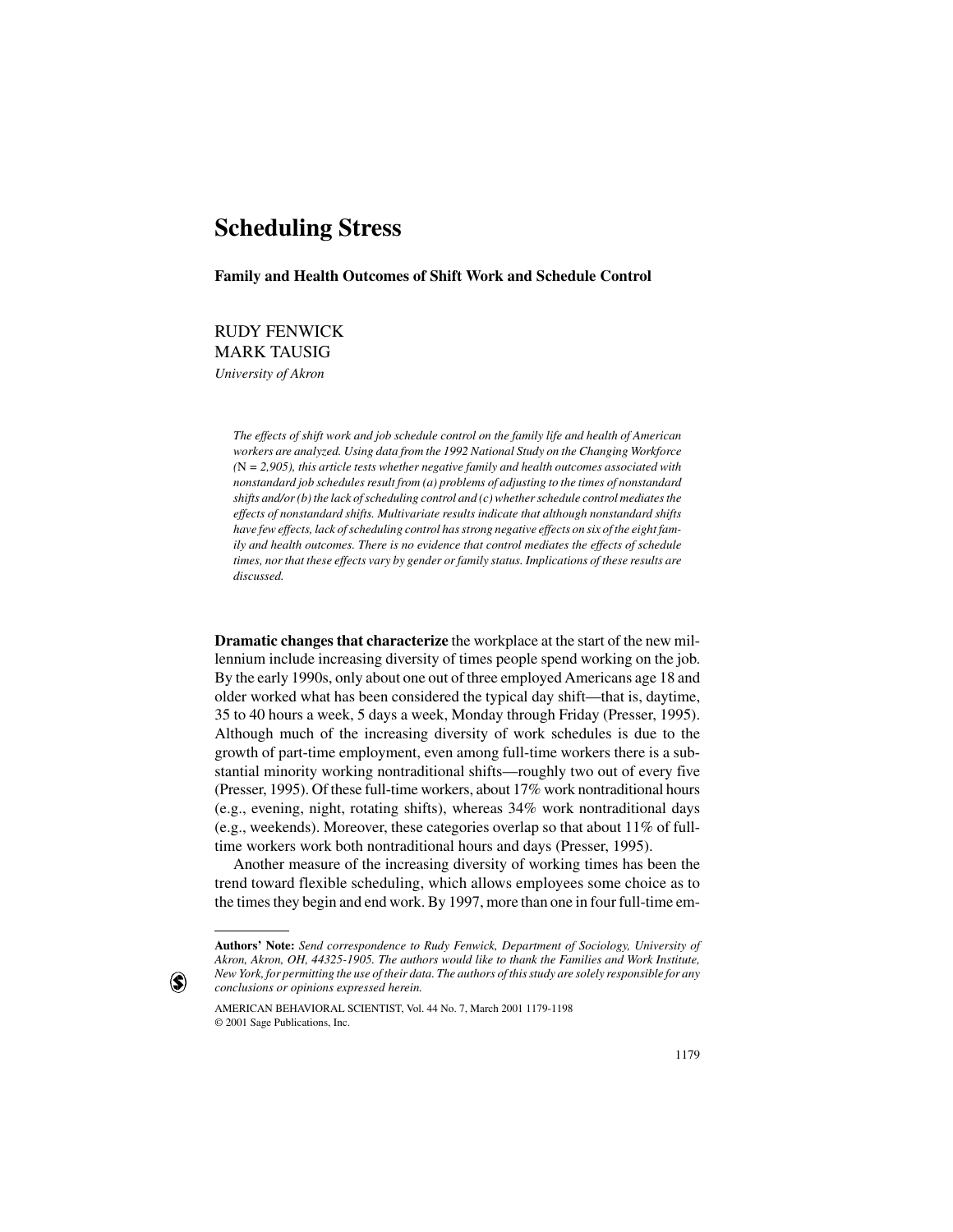ployees in the United States worked flexible schedules, more than twice the figure from the previous decade (U.S. Bureau of Labor Statistics, 1998).

Along with these trends toward alternate work scheduling, there has been a growing body of research examining the physical, psychological, and social effects of such scheduling on workers. Although the results of these research studies have been as diverse as the types of schedules they examine, two general, but tentative, conclusions have emerged. One is that working nonstandard (i.e., nonday) shifts has significant negative effects on workers, particularly their personal health (see Akerstedt, 1990; Barton, 1994; Kawachi et al., 1995) and family life (see Kingston & Nock, 1985; Kinnunen & Mauno, 1998; White & Keith, 1990). On the other hand, a number of studies have found that flexible scheduling has significant positive effects on workers, especially in decreasing workfamily conflict (see Staines & Pleck, 1984, 1986) and lowering perceived stress (see Fast & Frederick, 1996). However, these conclusions remain tentative because of conceptual and methodological limitations in much of this research.

Conceptually, most studies (e.g., Akerstedt 1990; Kawachi et al., 1995) have assumed that the negative effects of alternative schedules are a straightforward consequence of physiological, psychological, and/or social adjustment to working nonstandard times. No distinction is made between those who choose, for a variety of reasons, to work nonstandard shifts and those on whom irregular shifts are imposed by employer preference or the nature of the work. The few studies that have incorporated schedule flexibility (e.g., Barton, 1994; Staines & Pleck, 1986) view such control as a factor that offsets (mediates) the effect of schedule variations on the adjustment process by allowing workers to balance (somewhat) conflicting work and nonwork demands. But, in doing so, they have neglected an alternative explanation that it is schedule flexibility in itself—as a dimension of overall job control—that affects worker well-being, independent of schedule times.

Methodologically, much of the previous research is limited in that it relies almost exclusively on case studies or samples of workers in specific occupations where nonstandard shifts are common (e.g., nursing) or of types of workers who are thought to be most affected by shift work and/or flexibility (e.g., females, parents). Thus, the results are not based on representative samples of the overall labor force, raising serious questions concerning their generalizability to all workers. Also, because of the narrow design of many of these studies, they do not control for other characteristics of jobs, workers, or family conditions that could also contribute to the outcomes attributed to shift work or schedule flexibility. Many of these studies look only at persons working nonstandard shifts and thus do not contain data that permit comparisons with those working the standard day shift.

In this article, we will address these issues by analyzing simultaneously the effects of times (hours, days) of work schedules and the degree to which workers have control over their schedules on their health and family relations, control-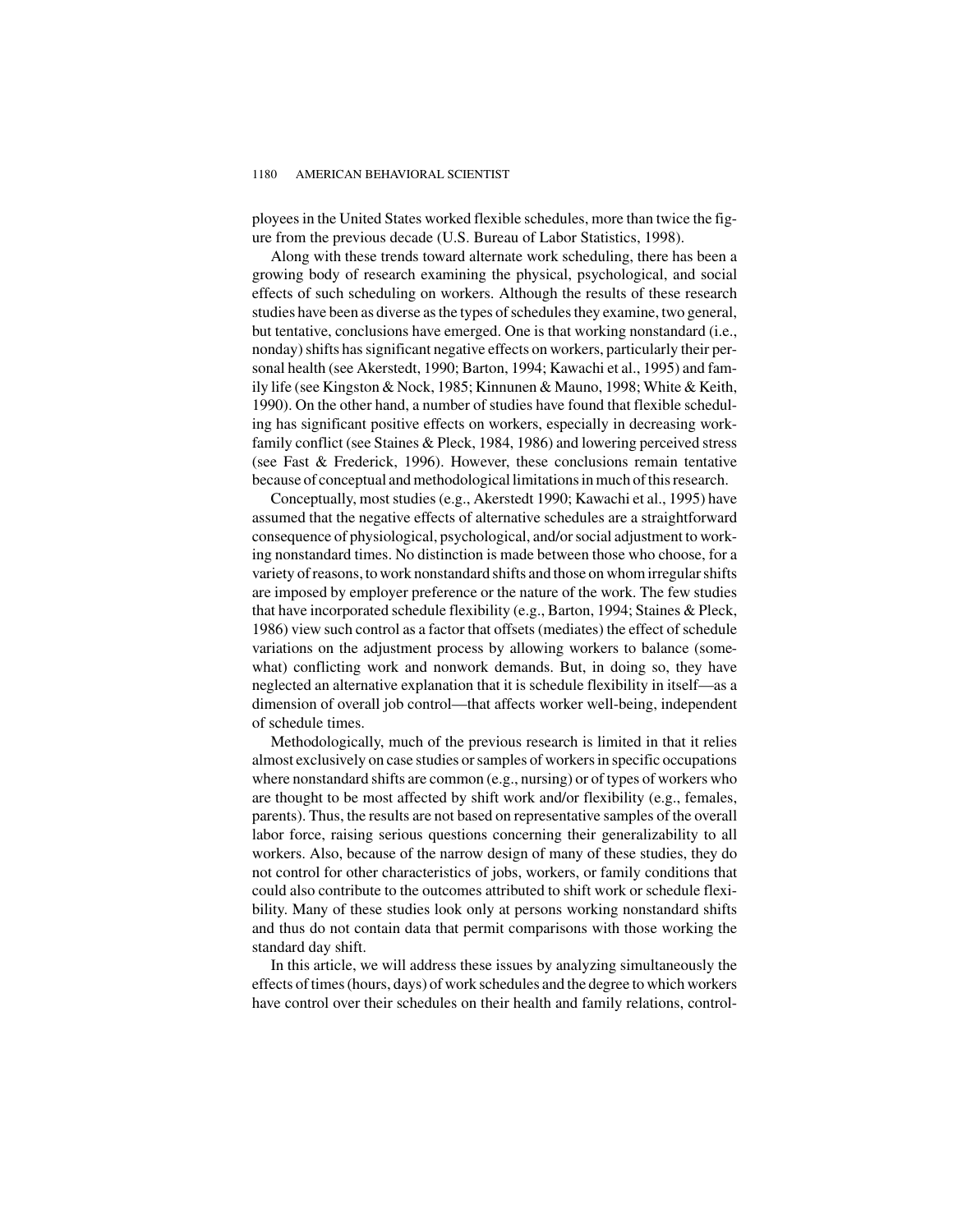ling for work, family, and individual characteristics. Using data from the 1992 National Study of the Changing Workforce, a representative sample of the U.S. labor force, we will specifically test the assumption that the negative health and family outcomes of shift work are due to (a) problems of physiological, psychological, and social adjustments to the times worked and/or (b) the inability to personally control the times worked. By including appropriate controls, we will also be able to compare these effects with the effects of other relevant demographic, human capital, and job characteristics. In particular, given the focus of much of the research (discussed below), we will be able to test whether these effects vary between female and male workers and by family structure.

#### **ADJUSTMENT TO NONSTANDARD WORK SCHEDULES**

The picture painted by much of the research on shift work is that such work schedules are generally undesirable and harmful to workers because they create physiological, psychological, and social adjustment problems. Epidemiological research has suggested that shift work increases the risk of various physiological and psychological problems because of disruptions of circadian rhythms and sleeping and eating patterns (Akerstedt, 1990; Bohle & Tilley, 1990; Moore-Ede & Richardson, 1985). Moreover, these relationships are consistent crossculturally. For example, studies of female nurses in the United States (Kawachi et al., 1995) and male workers in a Swedish paper mill (Knuttson, Akerstedt, Jonsson, & Orth-Gomer, 1986) produced almost identical results with regard to the relationship between shift work and coronary heart disease. In both studies, workers who had ever worked (night and rotating) shifts were 40% more likely to have had incidents of coronary heart disease than those who had never done shift work. Both studies also found that the likelihood of coronary disease increased to more than 200% with the duration of having worked rotating night shifts after 6 years. These results were adjusted for workers' ages, medical histories, and the presence of other coronary risk factors such as whether they smoked or had hypertension. But, shift work also increased these and other risk factors, including diabetes, and increased levels of serum cholesterol, glucose, uric acid, and adrenaline (De Backer, Kornitzer, Peters, & Dramaix, 1984; Kawachi et al., 1995; Knuttson et al., 1986; Thelle, Forde, Try, & Lehman, 1976; Theorell & Akerstedt, 1976). Beyond the links to coronary and related diseases, shift work has also been associated with gastrointestinal and neurotic disorders (Costa, Lievore, Casaletti, Gaffuri, & Folkard, 1989), lower levels of psychological wellbeing (Bohle & Tilley, 1990), higher levels of perceived stress (Coffey, Skipper, & Jung, 1988) and chronic malaise (U.S. Congress, 1991).

The disruptive effects of shift work extend to social life as well. Working nonstandard hours generally means that one's availability for social interaction and participation is out of sync with others (Carpenter & Cazamian, 1977; U.S. Congress, 1991). Family relations in particular seem to suffer. Staines and Pleck (1983)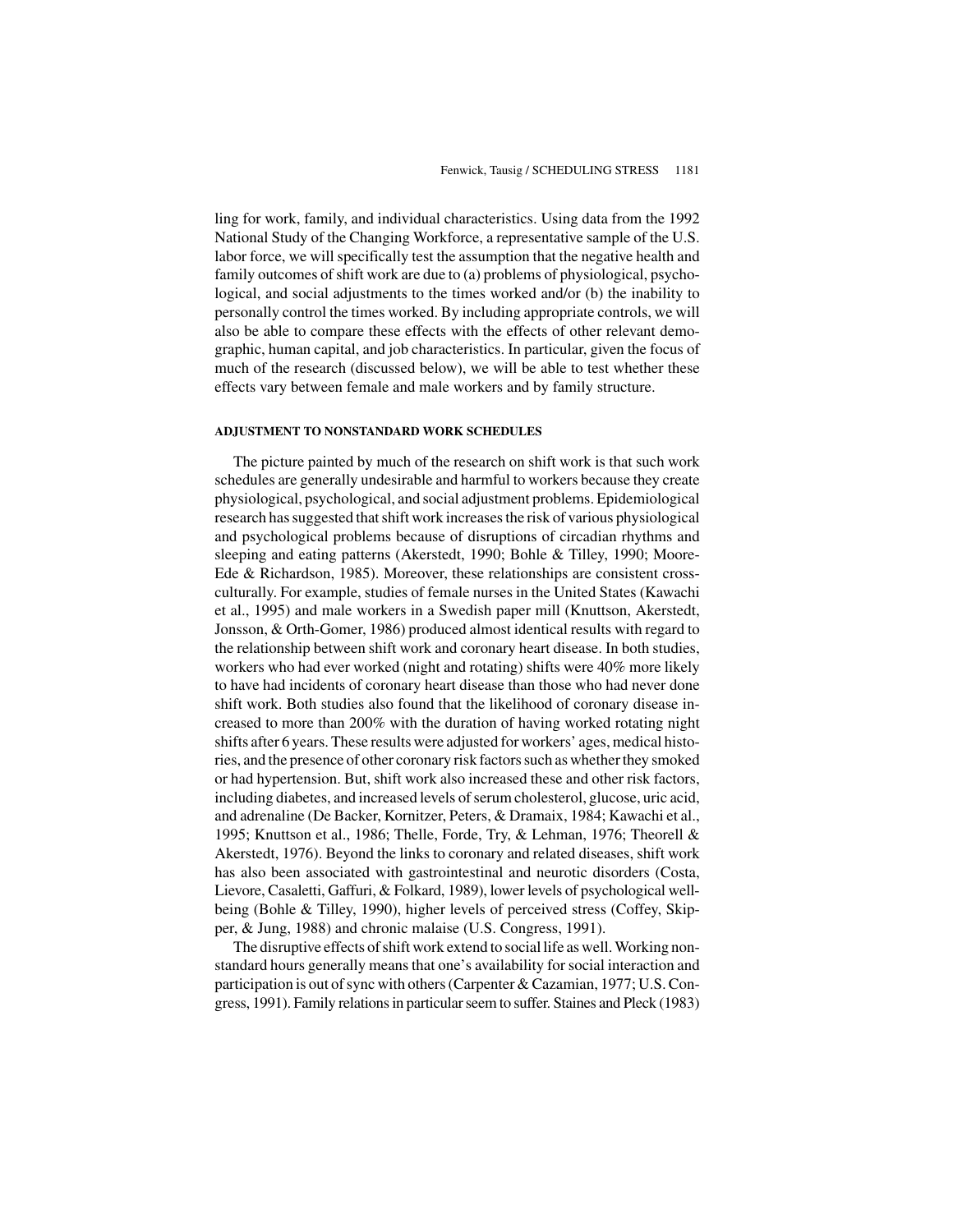#### 1182 AMERICAN BEHAVIORAL SCIENTIST

found that for married couples and single mothers, shift work was associated with difficulties in scheduling family activities and less time spent in family roles. They also found that working nonstandard hours and/or days increased the level of work-family conflict and reduced the level of family adjustment (i.e., marital satisfaction, marital happiness, and family satisfaction). White and Keith (1990) also found that shift work reduced marital happiness while increasing couples' sexual problems and parents' problems with their children, all of which culminated in an increased likelihood of divorce throughout a 3-year period. As with the health effects of shift work, the effects on families are crosscultural, with similar results reported for countries such as Canada (Fast & Frederick, 1996), Australia (Vandenheuvel & Wooden, 1995), Great Britain (Colligan & Rosa, 1990), and Finland (Kinnunen & Mauno, 1998).

Although shift work has been found disruptive to both men and women, there are reasons to believe that these effects, particularly on family relations, are greater for women. Foremost among these is that women retain higher levels of family obligations than their male counterparts (e.g., primary responsibility for child care). Thus, shift work creates greater work-family role conflict for women (Staines & Pleck, 1984) because it interferes with their more involved family roles (Kinnunen & Mauno, 1998). And, attempts to balance work-family role demands can lead to higher rates of job absenteeism for female workers (Vandenheuvel & Wooden, 1995). However, there is no consensus with regard to these results. White and Keith (1990) found no differences by gender in the effects of shift work on measures of marital satisfaction and family problems.

There is more of a consensus though that the demographics of shift work reflect gender differences in the need to balance work and family roles. Although about one third of both male and female full-time workers (35 or more hours per week) work nonstandard times, marital status and the presence of children affect the likelihood of women working nonstandard times but have no effects for men (Presser, 1995, 1999). Marriage reduces shift work for women but not for men. Married or not, women with preschool children (younger than 5 years old) are more likely to work nonstandard shifts than those without children, but those with school-aged children are less likely to do so. For men, the presence of children of any age has no effect (Hamermesh, 1996; Presser, 1995). Men and women also differ in the reasons they give for working alternate schedules (Presser, 1995). Of those queried in the May 1991 Current Population Survey (CPS), about two thirds of all men but only half of all women who work nonstandard shifts do so because of job requirements; all other shift workers do so for voluntary reasons such as child care arrangements or schooling. Indeed, among women with preschool children, child care arrangements are as important as job requirements for working nonstandard shifts. Among men, the presence of children makes little difference in the reasons for working nonstandard shifts (Presser, 1995).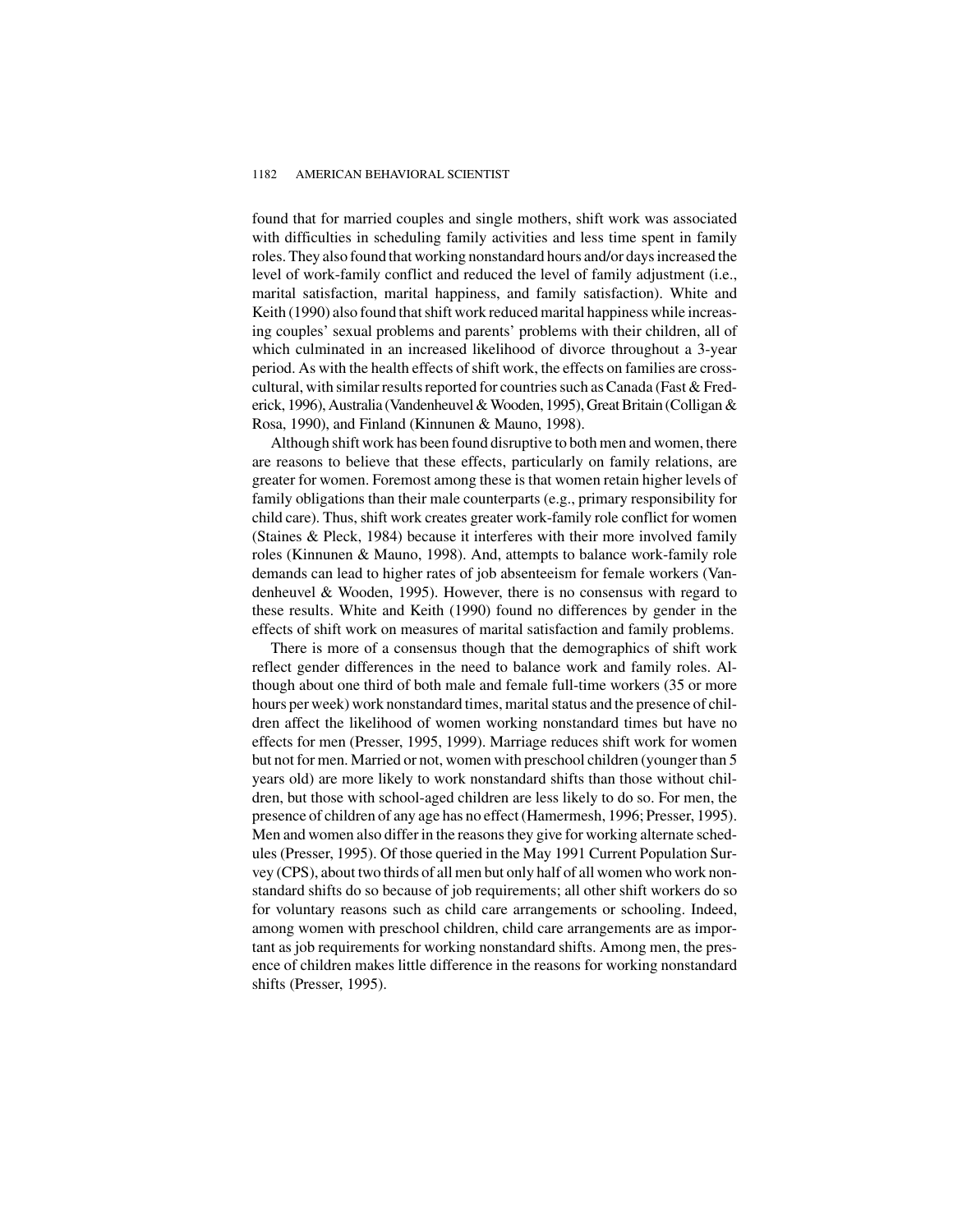#### **SCHEDULE FLEXIBILITY AND CONTROL**

Responses from the May 1991 CPS underscore the point that a sizeable proportion of shift workers choose to work nonstandard schedules. This runs counter to the assumption in much of the literature and in the popular discussions of shift work that it is disruptive and therefore harmful to the worker because it is imposed by the employer and/or the requirements of the job. However, if workers choose to work nonstandard schedules are the effects harmful or as harmful as on those for whom shift work is imposed? Does flexibility of scheduling mediate the harmful effects of nonstandard schedules?

Indeed, there is limited but consistent evidence suggesting that worker choice, or what many studies measure as schedule flexibility, is a crucial variable determining whether or not shift work is disruptive and harmful. In her study of hospital nurses (both female and male) in England and Wales, Barton (1994) found that those who chose to work night shifts had significantly lower symptoms of cardiovascular disease and fewer nondomestic disruptions (e.g., running daily errands) than those who did not choose their night shift schedules. Staines and Pleck (1986) found that the ability to change their work schedules (schedule flexibility) not only reduced but also in many cases reversed the negative effects of working nonstandard shifts on measures of the quality of family life among married couples and single parents in a national sample of the U.S. labor force. Negrey (1993) found that schedule control increased the well-being of women workers in the work site she studied because it increased the predictability of participating in nonwork social activities and roles. Data from the 1992 Canadian General Social Survey (Fast & Frederick, 1996) found that flextime (workers choose when they begin and end their work day) reduced perceived time stress (a scale measuring time demands at work and whether they interfere with time spent with family and friends). And, as with the negative effects of shift work per se reported by Staines and Pleck (1984) and Kinnunen and Mauro (1998), the positive effects of schedule flexibility on family outcomes have generally been found to be stronger for women than men (Fast & Frederick, 1996; Staines & Pleck, 1986). As conceptualized in these studies, schedule control has positive effects on well-being because it permits management of potentially conflicting time demands.

But, as mentioned earlier, there is also reason to believe that schedule control could benefit all workers, not just those with conflicting demands brought on by nonstandard scheduling. This interpretation is based on conceptualizing control over scheduling—that is, when the job is done—as a dimension of overall job control. Since the 1970s, a large number of studies of workers in North America and Europe have shown that having control over various aspects of one's job such as the use of one's skills and how the job is done—significantly reduces the risks of various physiological and psychological illnesses. These include both direct and indirect risks (e.g., high blood pressure, serum cholesterol, smoking)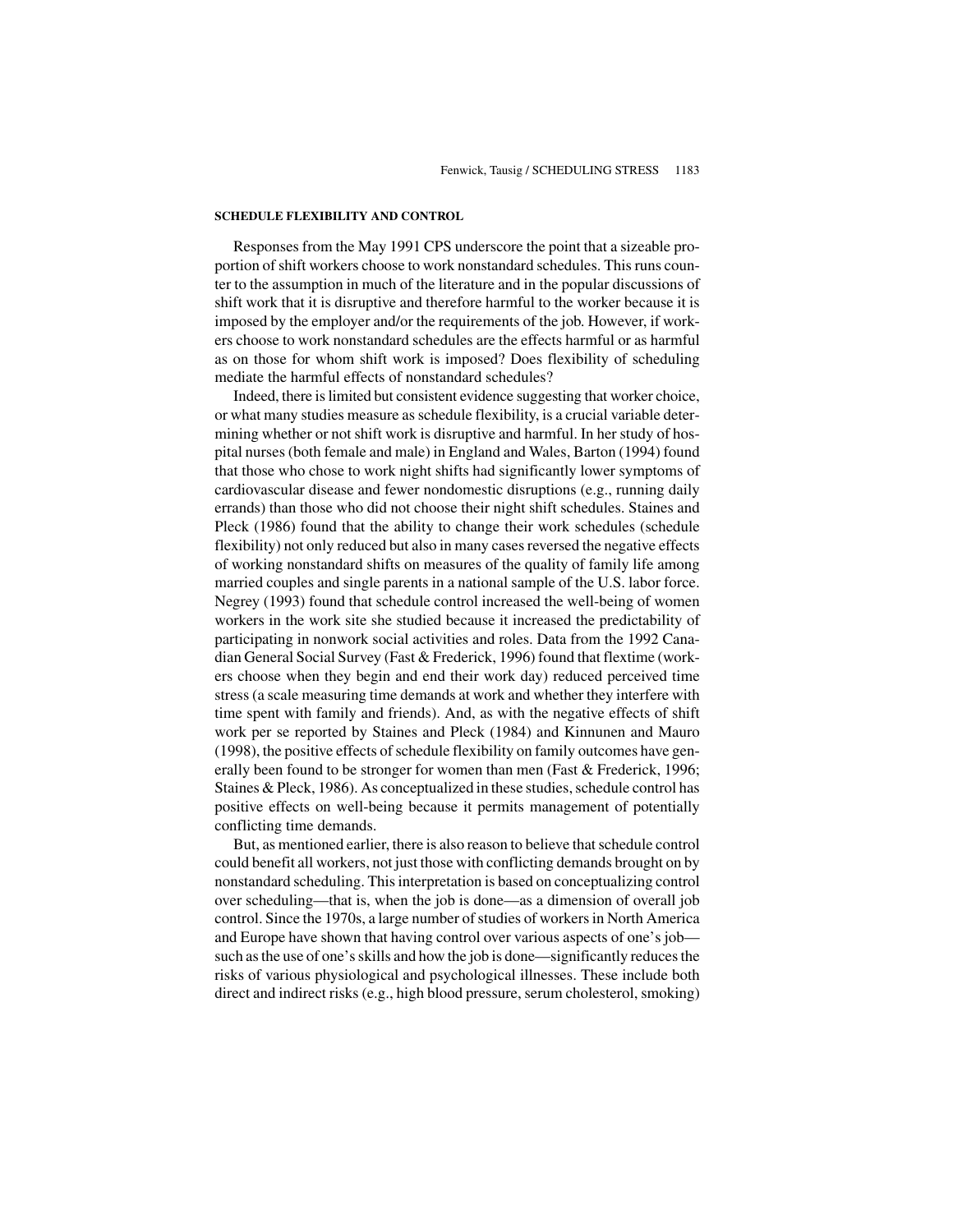#### 1184 AMERICAN BEHAVIORAL SCIENTIST

of coronary heart disease and cardiovascular diseases (Alfredsson, Spetz, & Theorell, 1985; Haan, 1985; Karasek, 1979, 1989; Karasek & Theorell, 1989; La Croix & Haynes, 1984) as well as the rates of attempted suicide, psychiatric, gastrointestinal, and alcohol-related illnesses (Karasek & Theorell, 1989) and the incidence of self-reported anxiety and depression symptoms (Fenwick & Tausig, 1994). In addition, Duxbury, Higgins, and Lee (1994) found that job control reduced family conflicts among their sample of workers in Canada. In turn, job control can also be seen as a component of the even broader concept of personal control that is strongly related to psychological well-being (Mirowsky & Ross, 1989; Ross & Sastry, 1999).

Overall, this line of research presents an additional way of conceptualizing the negative health and family outcomes associated with shift work: Rather than resulting from physiological, psychological, and social difficulties in adjusting to the actual clock time worked, these are the result of the lack of control over the time worked.

In the analysis that follows, we will examine the adjustment and job control propositions in detail, specifically that (a) negative family and health outcomes associated with working nonstandard (i.e., nonweekday, night, or rotating) shifts are consequences of the problems of adjustment to the actual times worked, (b) these negative outcomes are consequences of the lack of control or choice (flexibility) over the hours worked, independent of schedule, and (c) the level of schedule control mediates the negative effects of working nonstandard schedules by allowing workers to choose their schedules. We will also examine whether shift work and schedule flexibility are more consequential for some workers than others. In particular, the above discussion suggests that (d) because of greater potential stress associated with working nonstandard schedules, schedule control would have greater effects on those working nonstandard shifts than those on the standard day shift. And, given the prominence of gender differences and differences in family roles in the literature, we will examine (e) whether working nonstandard shifts and the degree of schedule flexibility are more consequential for women and (f) more consequential for workers most in need of coordinating their job schedules with other family members: dual career and single parents.

### **DATA AND MEASURES**

Our analysis uses the 1992 survey from the National Study of the Changing Workforce conducted by the Families and Work Institute. The data consist of responses to telephone interviews with a randomly selected national sample of 3,381 employed men and women ages 18 to 64. For the current analysis, only the 2,905 persons who considered themselves to be full-time workers were included. Part-time workers are excluded from analysis because the potential physiological effects of scheduling variations are implicitly dependent on the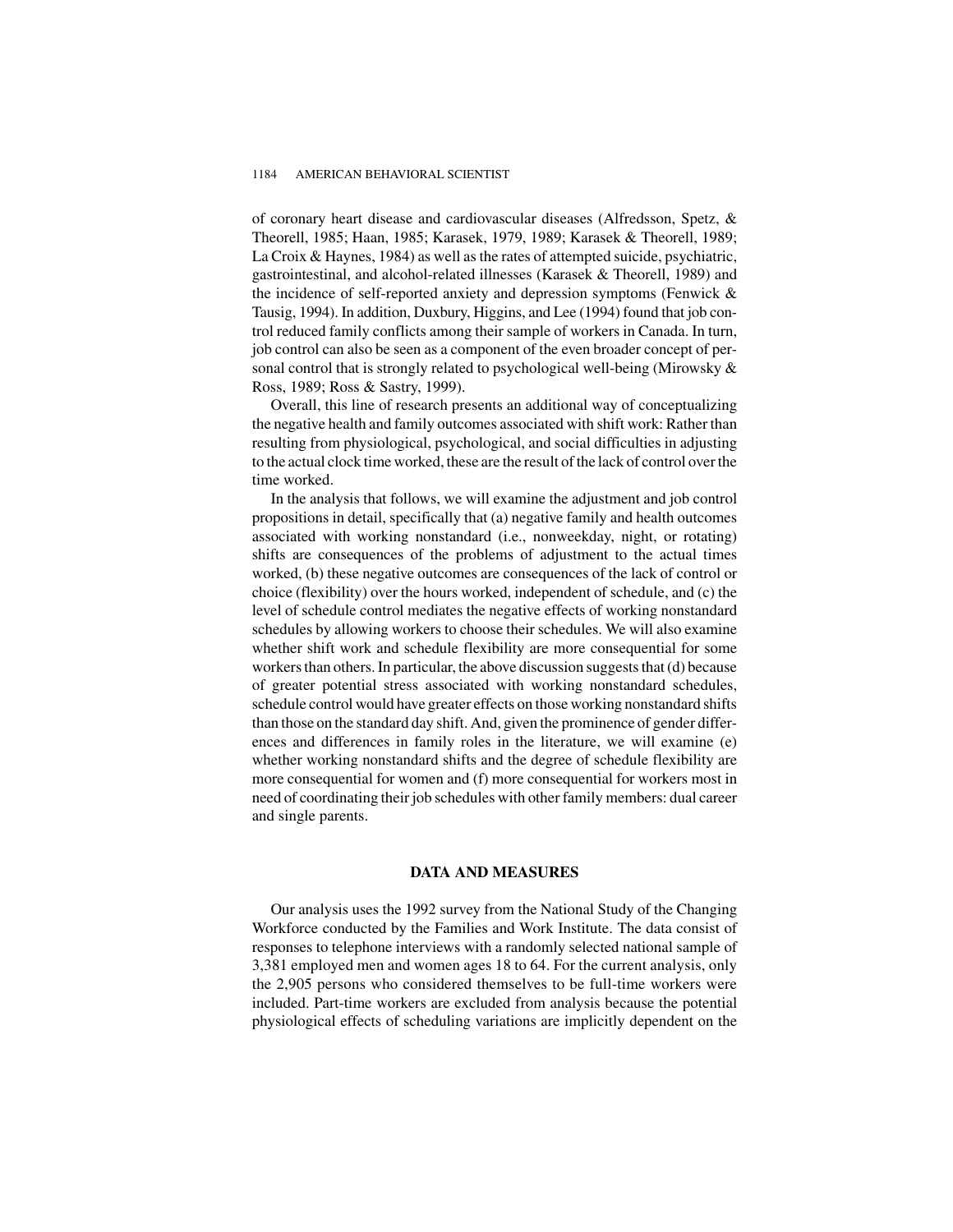effects of longer work sessions that may compromise circadian patterns. Similarly, personal and family adjustment-related problems are likely to depend, in part, on the length of the work shift. All of our comparisons by shift are to the standard Monday through Friday, full-day shift.

#### **DEPENDENT VARIABLES: INDIVIDUAL HEALTH AND FAMILY EFFECTS**

The reported effects of scheduling variations include a range of physical, psychological, and social outcomes. Consequently, we assess a number of different dependent variables that reflect this range. To the extent that shift work affects circadian rhythms and disrupts sleep and eating patterns, we expect shift workers to report more episodes of physical illness. We measure days sick as a single item, asking for the number of days the respondent was absent from work in the past 3 months because of personal illness. We also measure poor general health status as a single item: "Overall, how would you say your physical health is these days, excellent, very good, good, fair, or poor?" Finally, we also measure minor health problems as a single item: "How often would you say you are bothered by minor health problems such as headaches, insomnia, upset stomach, and the like, never, seldom, occasionally, often, or quite often?"

The possible psychological costs of shift work are measured using three indicators. Burnout is a scale consisting of five items that ask respondents to describe feelings they have about their jobs: feeling emotionally drained, feeling used up, feeling tired in the morning, feeling burned out from work, and feeling frustrated by the job. The response categories for these indicators are *strongly disagree*, *disagree*, *neither agree nor disagree*, *agree*, and *strongly disagree*. This indicator reflects work-specific stress. The additive scale has an alpha coefficient of .89. Distress is an additive scale consisting of six items: In the past 3 months how often have you felt confident of your ability to handle personal problems (reversed), felt you were unable to control the important things in your life, felt nervous and stressed, felt things were going your way (reversed), found you could not cope with all the things you had to do, felt difficulties were piling up so high you could not overcome them? The response categories for these indicators are *never*,*rarely*,*sometimes*, *often,* and *very often*. This scale has an alpha reliability coefficient of .78. Dissatisfaction is measured by a single item: "All things considered, how do you feel about your life these days? The response categories for these indicators are *delighted*, *pleased*, *mostly satisfied*, *mixed*, *mostly dissatisfied*, *unhappy*, and *terrible*. These latter measures reflect more general psychological consequences that are not specifically related to work conditions.

To assess the effects of job scheduling on family life, we measure two forms of work-family problems. Lack of work-home balance is measured by a single item that asks respondents the extent to which they feel successful balancing work and personal or family life. The response categories for these indicators are *completely*, *a great deal*, *somewhat*, *not*, and *not at all*. We also measure work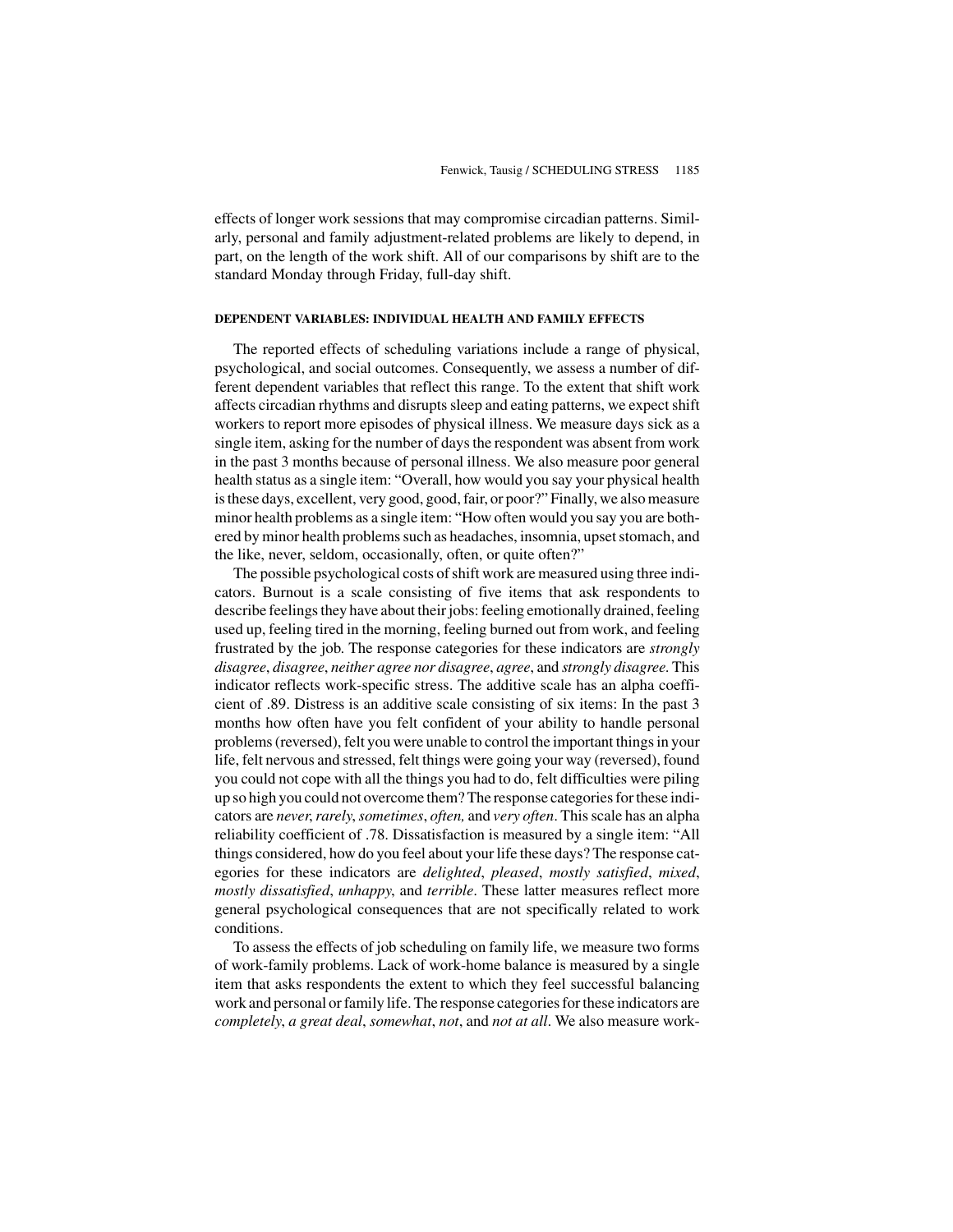home conflict as a single item: "How much conflict do you face in balancing your work and family life? None at all, not too much, some, a lot, or quite a lot?"

### **INDEPENDENT VARIABLES: WORK SCHEDULES**

Four dummy variables were created to categorize work-shift schedules. *M-F, day shift* (standard day shift) indicates workers who reported regular Monday through Friday daytime work hours. This dummy variable is the omitted comparison category in regression analysis. *Non-day shift* distinguishes workers reporting regular evening or night shift schedules from those reporting any other form of work schedule. *Non-M-F* (non–Monday through Friday shift) distinguishes workers who report working any schedule that is other than Monday through Friday from respondents reporting any other form of work schedule. *Rotating shift* distinguishes workers who work any form of rotating shift from those reporting any other work schedule.

### **SCHEDULE CONTROL**

We measured worker schedule control from a single item: "Overall, how much control would you say you have in scheduling your work hours: none, very little, some, a lot, or complete flexibility?" This question does not allow us to distinguish between workers who choose to work a particular shift and those who may simply choose a starting time but not the shift. In either case, however, the question captures the worker's perception of control over the timing of his or her work.

## **CONTROL VARIABLES: WORK-RELATED CHARACTERISTICS**

Although alternate work schedules are becoming more frequent, they are still more likely to occur in some industries and occupations than others. In addition, characteristics of each respondent's actual job are expected to affect their health independently of work schedule. To sort out the independent effects of alternative schedules, we include these as control measures in multivariate analysis. Workers were divided into four occupational categories, each of which was dummy coded: *Professional* indicates professional employment in legal, medical, teaching, engineering, and similar occupations (this is the omitted category in regression analyses); *white-collar* occupations consist of managers/administrators, technical positions, sales, and clerical positions; *blue-collar* occupations include craft, operator, skilled and manual labor, and farm work; and *service work* includes all service occupations. The economic sector in which respondents work is measured by three dummy variables: core, state, and periphery (omitted category). We also measure if the respondent is self-employed, the actual number of hours worked (per week), the size of the workplace (natural log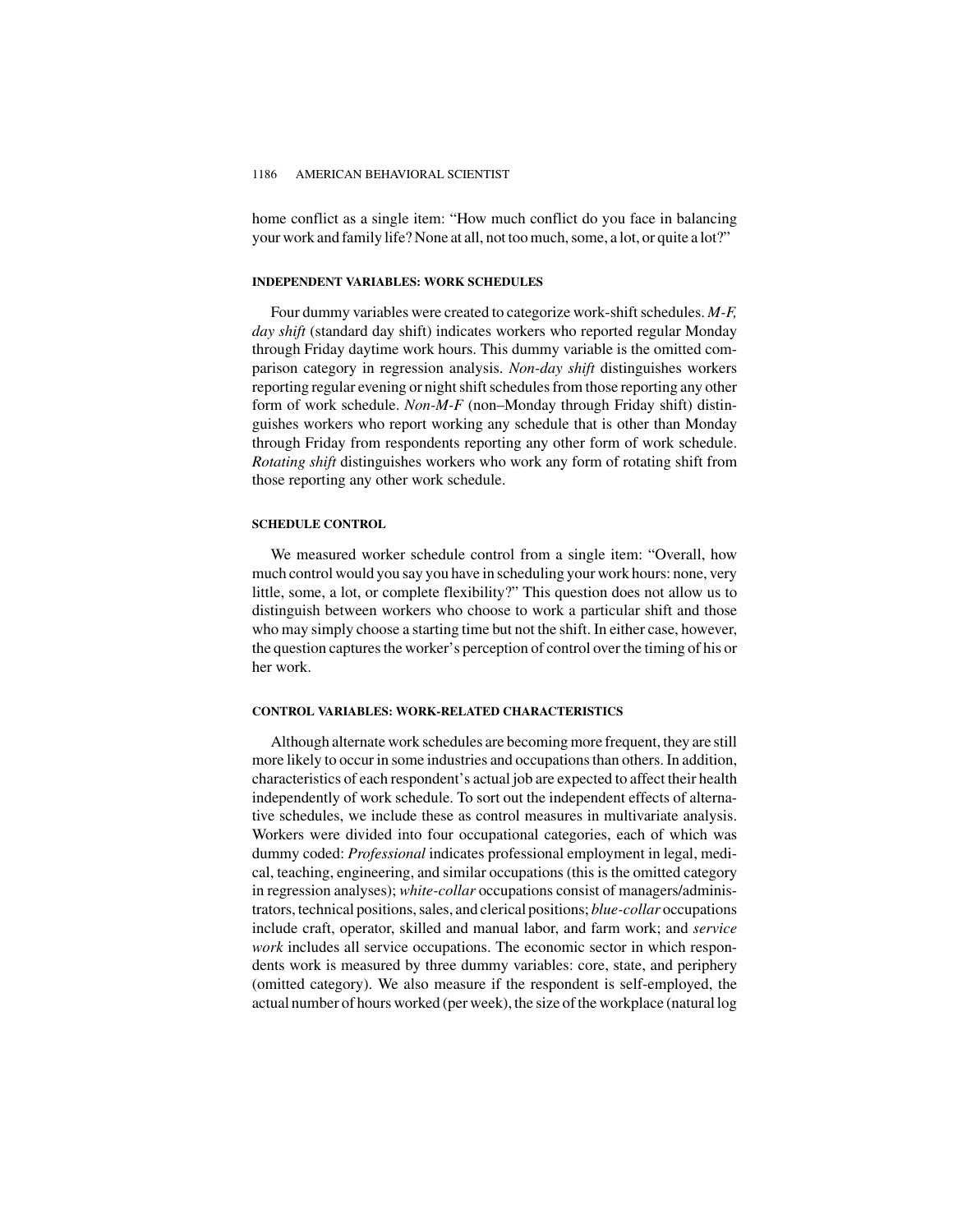of the number of employees at the workplace), and whether the employee is a labor union member.

#### **CONTROL VARIABLES: PERSONAL AND FAMILY CHARACTERISTICS**

The health effect of nonstandard work schedules is also expected to be affected by personal and family-related characteristics; thus, we also include these as control measures. We measure respondents' gender (female  $= 0$ , male  $=$ 1), race (White =  $0$ , non-White =  $1$ ), education (in categories from less than high school to post-B.A.), current school attendance ( $no = 0$ ,  $yes = 1$ ) and age (in years). Respondents' family status is measured as a combination of parental status, marital status, and, where meaningful, spousal work status. We computed six dummy variables: no children, unmarried (omitted category); no children (married), spouse not working; no children (married), spouse works; single parent (unmarried); two parents (married), spouse not working; and two parents (married), spouse works. These dummy variables permit us to estimate the effect of each marital, parental, and spouse employment combination on the dependent variables.

### **INTERACTION TERMS**

We also constructed a number of two-way interaction terms to investigate particular hypotheses suggested by previous studies. Interaction terms include *Schedule Type* × Schedule Control, *Gender* × Schedule Type, *Gender* × Schedule Control,*Family Status* × Schedule Type, and*Family Status* × Schedule Control.

### **ANALYSIS**

Table 1 reports the means and standard deviations for type of shift, schedule control, and outcome measures and, using *t* tests, compares these according to schedule type and control. It shows that 60% of workers have a regular Monday through Friday, day work schedule, whereas 31% work non–Monday through Friday schedules, 7.6% work nonday schedules, and 5.9% work rotating schedules (the numbers add to more than 100% because some workers have more than one form of alternate schedule). According to *t*-test results, workers with non– Monday through Friday day schedules report the greatest amount of schedule control compared to the overall mean, whereas workers with standard schedules and nonday schedules report relatively less schedule control.

The *t*-test results also show that outcomes vary significantly by schedule type and control. Workers with standard schedules are less likely to report workhome imbalance and work-home conflict, whereas workers with non–Monday through Friday schedules are more likely to report lack of balance and conflict.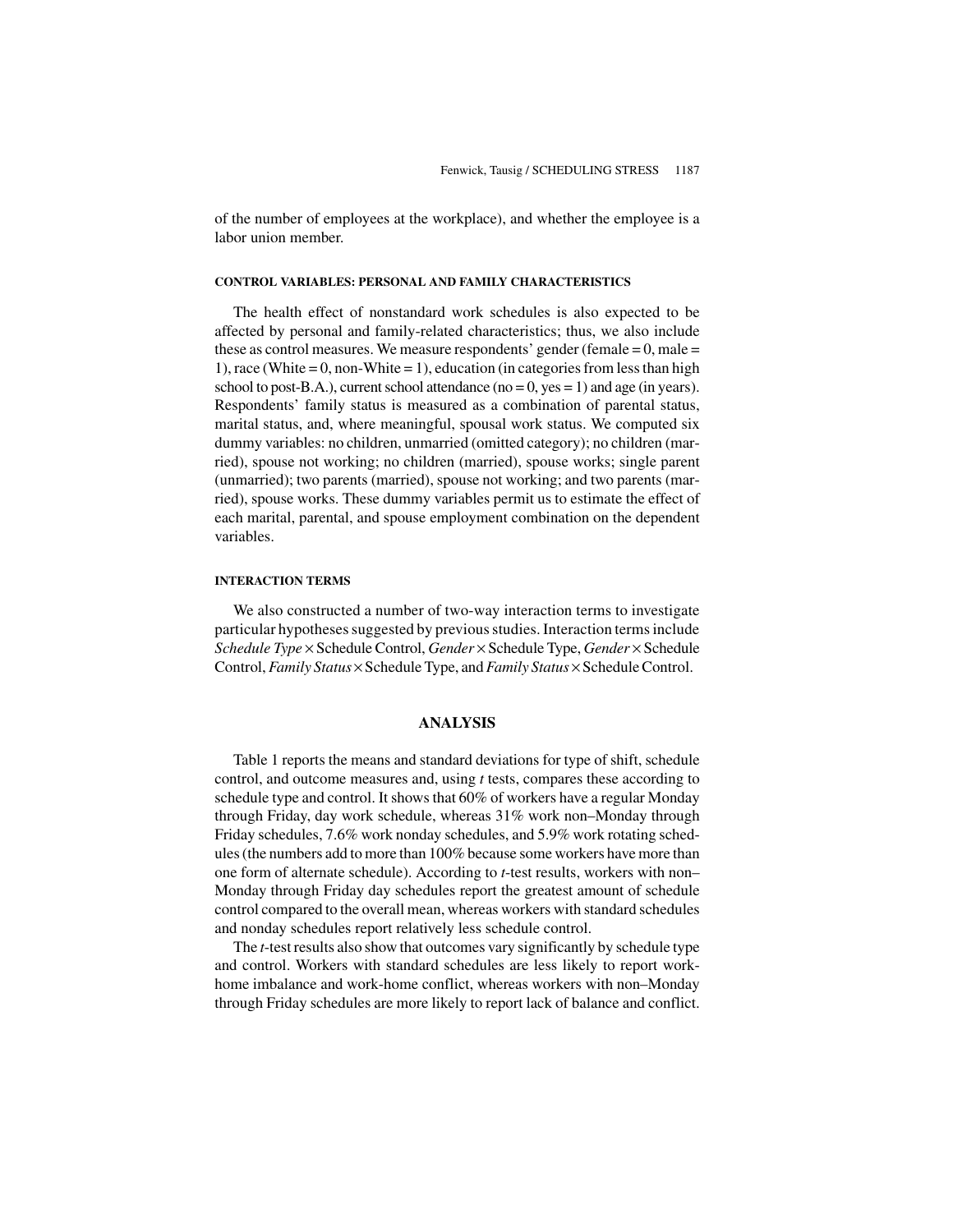|                              |                          |      |                                  | Schedule Control <sup>a</sup> |                          |                         |                 |
|------------------------------|--------------------------|------|----------------------------------|-------------------------------|--------------------------|-------------------------|-----------------|
| Variables                    | Grand M<br>$(N = 2,905)$ | SD   | Regular M-F Day<br>$(n = 1,732)$ | Non-Day<br>$(n = 217)$        | $Non M-F$<br>$(n = 880)$ | Rotating<br>$(n = 170)$ | High<br>Control |
| <b>Schedules</b>             |                          |      |                                  |                               |                          |                         |                 |
| Regular M-F day <sup>b</sup> | 0.596                    | 0.49 |                                  |                               |                          |                         |                 |
| Non-day                      | 0.076                    | 0.26 |                                  |                               |                          |                         |                 |
| Non-M-F                      | 0.312                    | 0.46 |                                  |                               |                          |                         |                 |
| Rotating                     | 0.059                    | 0.24 |                                  |                               |                          |                         |                 |
| Schedule control             | 2.79                     | 1.49 | $2.67***$                        | $2.31***$                     | $2.97***$                | 2.65                    |                 |
| Conflict and health outcomes |                          |      |                                  |                               |                          |                         |                 |
| Lack of work-home balance    | 1.75                     | 0.69 | $1.71***$                        | 1.74                          | $1.84***$                | 1.80*                   | $1.67***$       |
| Work-home conflict           | 2.49                     | 1.08 | $2.42***$                        | 2.42                          | $2.62***$                | 2.64                    | 2.47            |
| <b>Burnout</b>               | 3.09                     | 1.01 | 3.06                             | 3.07                          | $3.15*$                  | 3.06                    | $2.94***$       |
| <b>Distress</b>              | 14.09                    | 4.26 | 14.09                            | 14.34                         | 14.09                    | 14.31                   | $13.43***$      |
| Dissatisfaction              | 1.81                     | 0.71 | 1.79*                            | 1.81                          | 1.86                     | 1.88                    | $1.71***$       |
| Days sick past 3 months      | 1.49                     | 5.55 | 1.62                             | 1.36                          | 1.32                     | 2.00                    | 1.52            |
| General health (poor)        | 1.80                     | 0.72 | 1.81                             | 1.83                          | 1.79                     | 1.83                    | $1.71***$       |
| Minor physical problems      | 2.44                     | 1.04 | $2.47*$                          | 2.43                          | 2.39                     | 2.45                    | $1.79***$       |

#### TABLE 1: Means and Standard Deviations for Shift, Schedule Control, and Outcome Variables and Comparisons of Means by Schedule Type and Schedule **Control**  $(N = 2,905)$ 1188

NOTE: Regular M-F day <sup>=</sup> workers who reported regular Monday through Friday daytime work hours, Non-day <sup>=</sup> workers who reported regular evening or night shift work hours, Non-M-F = workers who reported working any schedule that is other than Monday through Friday, and Rotating = workers who reported working any form of rotating shift.

a. Control of schedule for the column was recoded as follows: none, very little, some control = 0 = low control of schedule; a lot, complete flexibility = 1 = high control of schedule.

b. The sum of cases for Monday through Friday day shift workers and alternative shift workers exceeds the sample total because there is overlap among shift categories: 128 workers are both nonday workers and work <sup>a</sup> shift other than Monday through Friday; 116 workers work both <sup>a</sup> rotating shift and <sup>a</sup> non–Monday through Friday schedule.

\**p* ≤ .05. \*\*\**p* ≤ .001.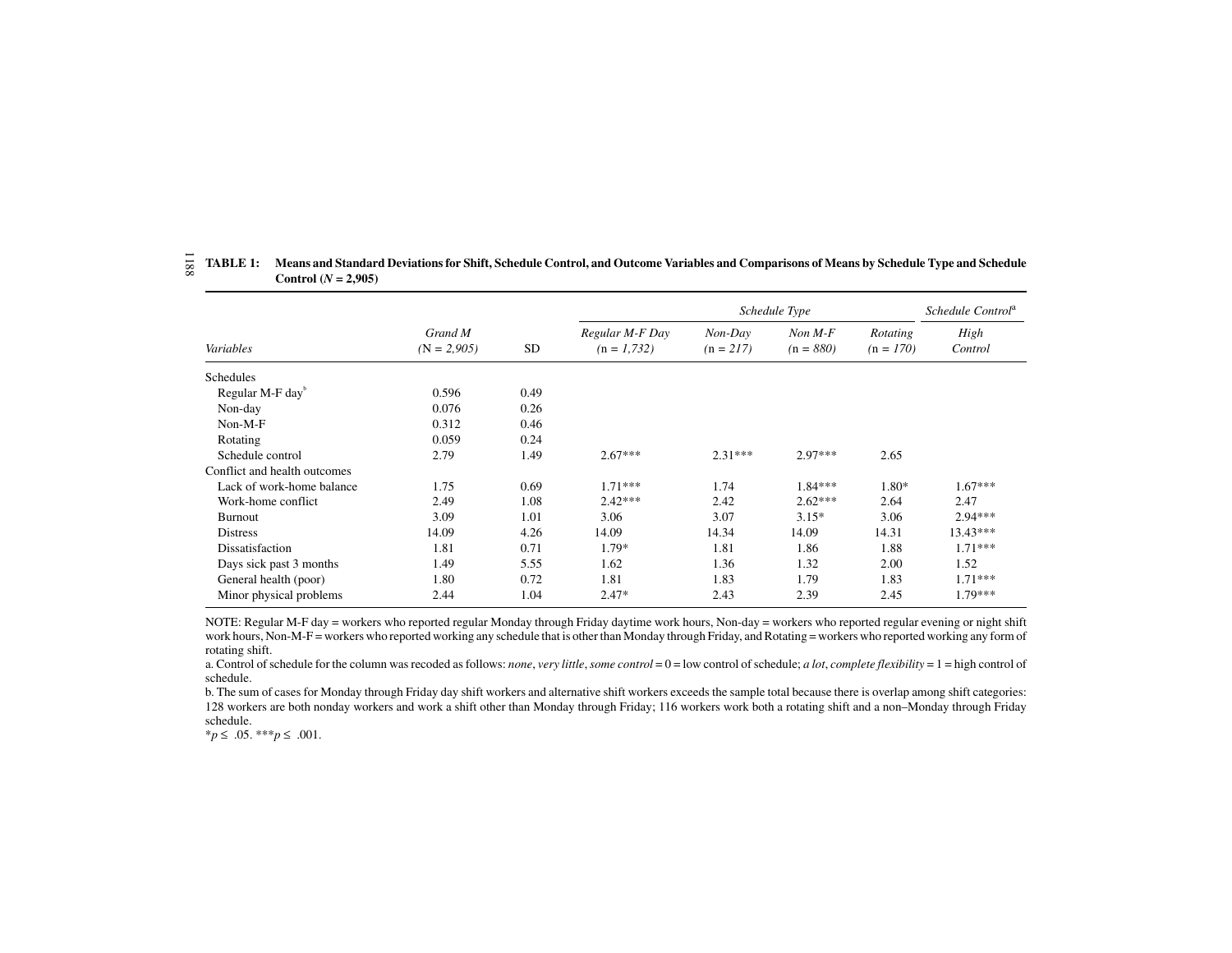Concerning physical and psychological health outcomes, workers with non– Monday through Friday schedules report slightly higher levels of burnout; workers with standard schedules report less dissatisfaction but slightly increased minor physical problems. Workers with a high level of schedule control report fewer family and health problems for six of the eight outcomes measured (all but days sick and work-home conflict).

Results for the multivariate analysis of the effects of job schedules and schedule control on family and health outcomes are presented in Table 2. To control for the potential spuriousness of these effects due to their common associations with individual (age, level of education, gender, race), family (marital and parental status), and other work characteristics (e.g., type of job and industry), we have included these variables in our regression equations. However, because the specific effects of these control variables are not central to our hypotheses or discussion, we have chosen to report them in the Appendix rather than in Table 2. Briefly, we note that the effects of these variables are consistent with past research. Women report higher levels of all forms of physical and psychological problems. Single parents have higher levels of work-home conflict, distress, and dissatisfaction, whereas being childless decreases work-home problems and dissatisfaction. Age reduces work-home and psychological problems but increases reports of poor general (physical) health. Increasing educational levels increases work-home problems but reduces distress and reported poor health. Working longer hours increases work-home problems, burnout, and distress. These effects are prior to entering schedule type and control into the regression equations. However, the effects are not altered when the scheduling variables are included.

Table 2 shows the multivariate effects of schedule type and control on family and health outcomes net of the effects of the individual, family, and work variables. To test Hypothesis 3, that schedule control mediates the effects of schedule type, we have entered these variables into the regression equations in two stages: (a) schedule type and (b) schedule control. If mediation occurs, significant effects of schedule type should reduce to nonsignificance when control is entered. However, the results of Table 2 provide no evidence of mediation. Indeed, the most significant observations to be made in this table are the relative absence of direct effects attributed to schedule type on physical and psychological health problems and the consistent importance of schedule control on these same dependent outcomes. Contrary to Hypothesis 1, schedule types have few effects on the various outcomes. Only non–Monday through Friday schedules have significant effects, and these are limited. Workers with non–Monday through Friday schedules report both increased work-home conflict and lack of balance, but the latter effect occurs only when schedule control is also in the equation. Likewise, these workers report more burnout but, again, only when control is added to the equation. The absence of other schedule effects, especially by rotating and non-day shifts, are not explained by inclusion of the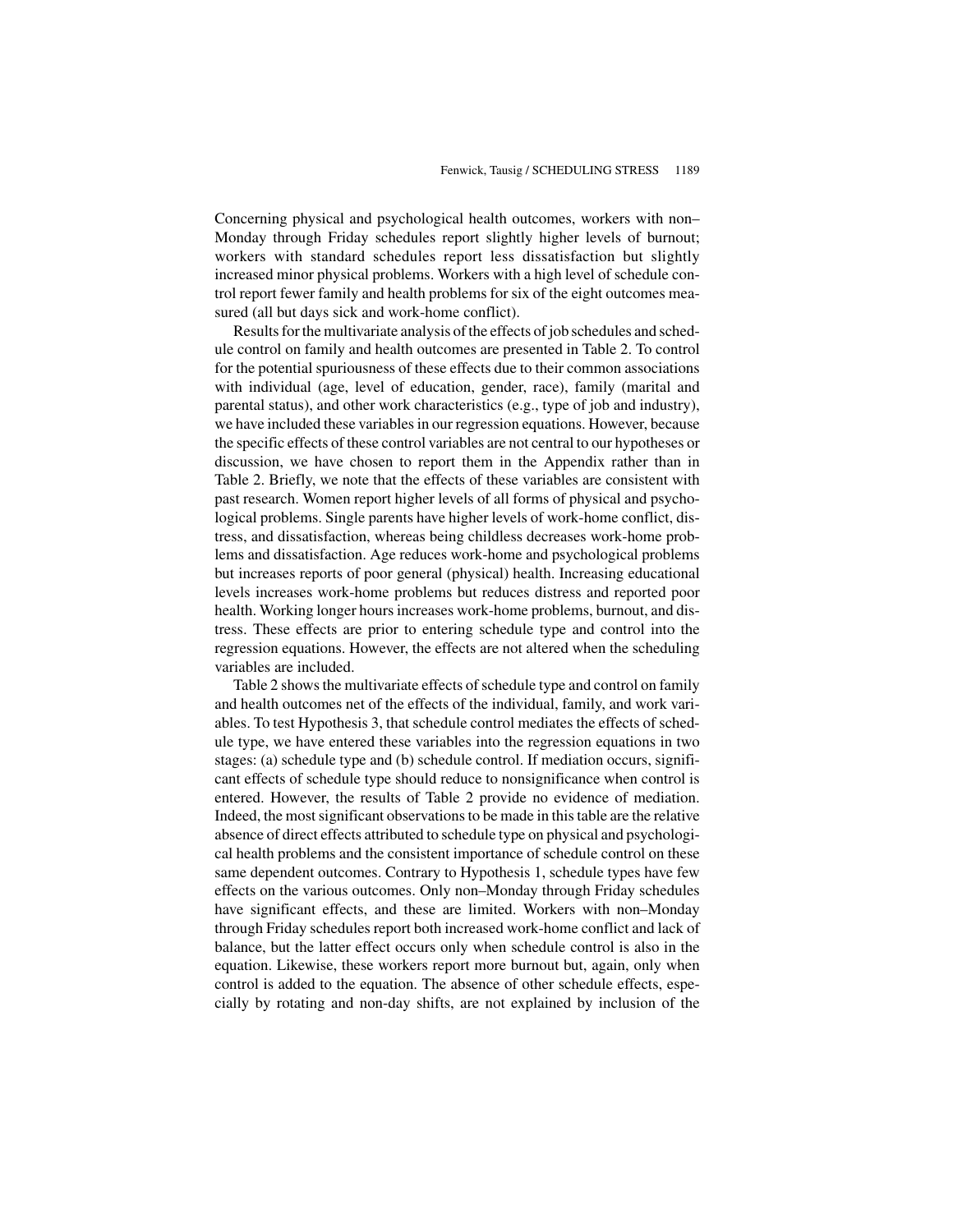|                          | Dependent Variables |                               |                   |                                      |         |                                   |         |                   |                                                      |                   |         |                        |         |                                   |         |                   |
|--------------------------|---------------------|-------------------------------|-------------------|--------------------------------------|---------|-----------------------------------|---------|-------------------|------------------------------------------------------|-------------------|---------|------------------------|---------|-----------------------------------|---------|-------------------|
| Independent<br>Variables |                     | Lack of Work-<br>Home Balance |                   | <b>Conflict Between</b><br>Work-Home |         | <b>Distress</b><br><b>Burnout</b> |         |                   | Days Sick<br>Past 3 Months<br><i>Dissatisfaction</i> |                   |         | Poor<br>General Health |         | <b>Minor Physical</b><br>Problems |         |                   |
| Schedule Types           |                     |                               |                   |                                      |         |                                   |         |                   |                                                      |                   |         |                        |         |                                   |         |                   |
| Non-day                  | $-.014$             | $-.030$                       | $-.095$           | $-.102$                              | $-.006$ | $-.029$                           | .056    | $-.025$           | $-.029$                                              | $-.046$           | $-.483$ | $-.430$                | $-.022$ | $-.034$                           | $-.091$ | $-.105$           |
|                          | (.054)              | (.053)                        | (.086)            | (.086)                               | (.080)  | (.080)                            | (.341)  | .340)             | (.057)                                               | (.057)            | (.523)  | (.524)                 | (.057)  | (.057)                            | (.083)  | (.083)            |
| $Non-M-F$                | .059                | $.067*$                       | $.184***$         | $.188***$                            | .082    | $.093*$                           | $-.036$ | .003              | .056                                                 | .065              | $-.134$ | $-.158$                | $-.028$ | $-.022$                           | $-.014$ | $-.077$           |
|                          | (.032)              | (.031)                        | (.051)            | (.051)                               | (.047   | (0.047)                           | .201)   | .201)             | (.034)                                               | (.034)            | (.319)  | (.319)                 | (.034)  | (.034)                            | (049)   | (.049)            |
| Rotating                 | .055                | .052                          | .103              | .101                                 | $-.053$ | $-.057$                           | .436    | .417              | .104                                                 | .101              | .953    | .960                   | .046    | .043                              | .083    | .081              |
|                          | (.060)              | .060)                         | (.096)            | 096                                  | (.090)  | (.089)                            | (.383)  | .381)             | (.064)                                               | (.064)            | (.597)  | (.597)                 | (.064)  | 064)                              | (.093)  | (.093)            |
| Schedule                 |                     |                               |                   |                                      |         |                                   |         |                   |                                                      |                   |         |                        |         |                                   |         |                   |
| control                  |                     | $-.164***$                    |                   | $-.073$                              |         | $-.230***$                        |         | $-.823***$        |                                                      | $-.172***$        |         | .464                   |         | $-.116***$                        |         | $-.132**$         |
|                          |                     | (.015)                        |                   | (.047)                               |         | (.043)                            |         | (.186)            |                                                      | (.031)            |         | (.297)                 |         | (.031)                            |         | (.045)            |
| $\Delta R^2$             | .002                | $.004^\mathrm{a}$             | .006 <sup>a</sup> | .007 <sup>a</sup>                    | .001    | .011 <sup>a</sup>                 | .000    | .008 <sup>a</sup> | .003                                                 | .014 <sup>a</sup> | $-.002$ | .001                   | .001    | .006 <sup>a</sup>                 | .001    | .004 <sup>a</sup> |

|  | $\overline{\varphi}$ TABLE 2: The Effects of Schedule Type and Schedule Control on Work-Family Balance, Work-Family Conflict, Psychological Distress, and Physical Health<br><b>Status (Controlling for Personal/Family and Work/Employment Variables)</b> |
|--|------------------------------------------------------------------------------------------------------------------------------------------------------------------------------------------------------------------------------------------------------------|
|  |                                                                                                                                                                                                                                                            |

NOTE: Numbers in parentheses are standard errors (*N* <sup>=</sup> 2,905). Non-day <sup>=</sup> workers who reported regular evening or night shift work hours, Non-M-F <sup>=</sup> workers who reported working any schedule that is other than Monday through Friday, and Rotating = workers who reported working any form of rotating shift. a. Increment in  $\bar{R}^2$  from equation with covariates only (see Appendix) is significant.

\**p* ≤ .05. \*\**p* ≤ .01. \*\*\**p* ≤ .001.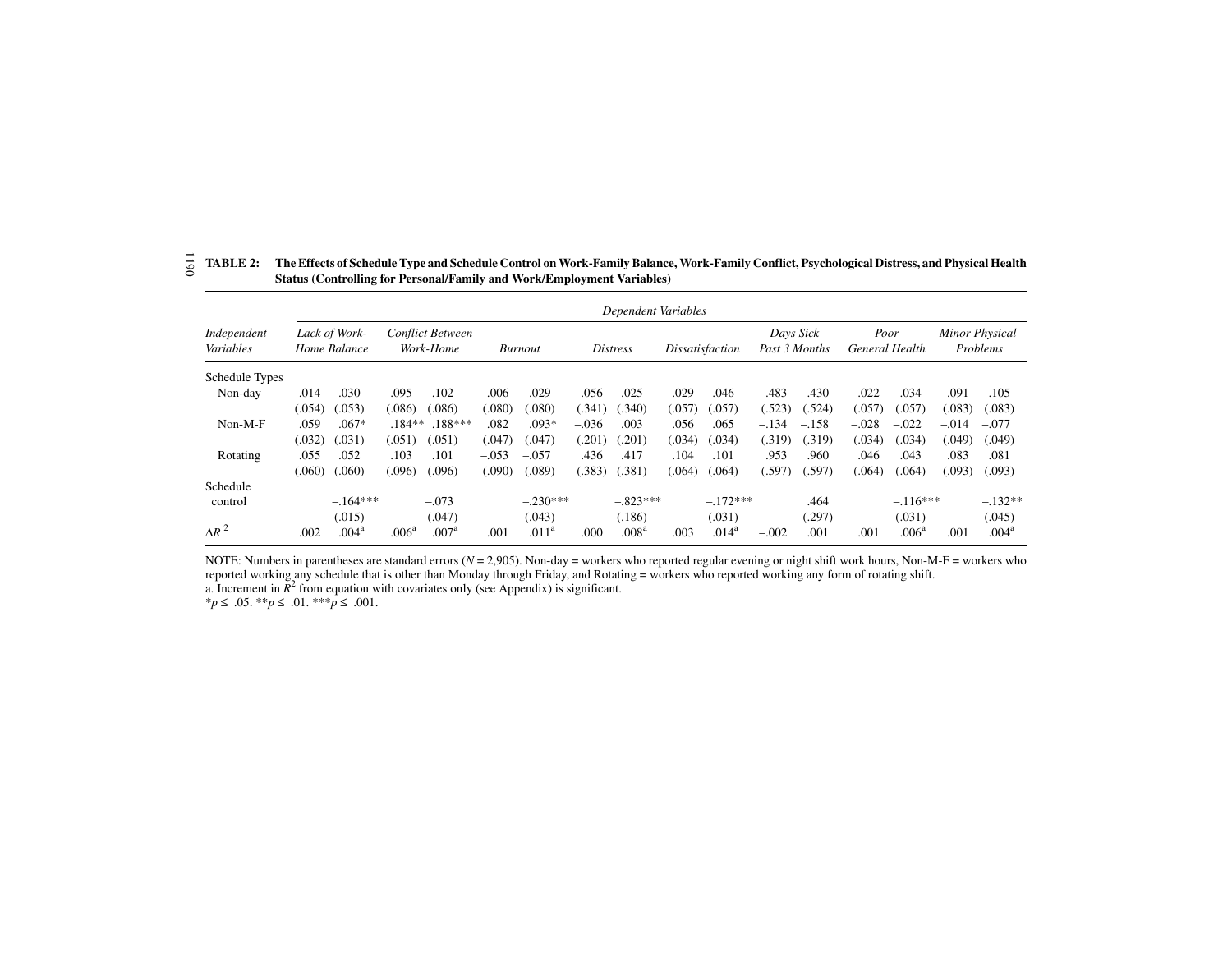control variables in the regression equation. Even when these variables are omitted, neither rotating nor non-day shifts have significant effects on family and health outcomes.

On the other hand, schedule control adds significant explained variance to six of the eight outcomes and does so independent of schedule type. Lack of schedule control significantly increases the lack of work-home balance, burnout, distress, dissatisfaction, poor general health, and minor physical problems. Thus, consistent with Hypothesis 2, negative family and health outcomes appear to result from lack of control rather than lack of problems of physiological, psychological, or social adjustment to nonstandard schedules.

In Table 3, we test some specific assumptions raised in the literature that schedule type and control are more consequential for some workers than others, based mainly on differences in gender and family characteristics—Hypotheses 4 through 6. (Because of the large number of potential interactions and limited space, we present only significant interactions.) Few interactions add significantly to the explained variance in the prior regression models. In fact, the number of significant interaction terms observed could be the result of random chance when this number of interaction terms is tested. But, most of these are consistent with previous results and assumptions. For example, control reduces minor physical problems among those on rotating shifts (Hypothesis 4) and poor general health and days ill among workers in dual career families (Hypothesis 6). Women on rotating shifts report more minor physical problems (Hypothesis 5), as do dual career workers on nonday shifts, whereas single parents working rotating shifts report higher levels of work-home imbalance (Hypothesis 6). On the other hand, single parents working non–Monday through Friday shifts report less dissatisfaction, and married, one-earner parents on non– Monday through Friday schedules report less distress but more dissatisfaction. In sum, these results indicate that, for the labor force in general, gender and family role-specific effects of shift work and schedule control are sporadic rather than systematic.

However, one pattern of interactions yields an interesting and quite serendipitous result: Parents working non–Monday through Friday schedules have less work-family imbalance than those without children. Although a detailed explanation of this result is beyond the scope of the present article, we can offer some tentative speculation. Workers on non–Monday through Friday schedules stand apart from other workers in three important ways: They are almost twice as likely as other workers to be self-employed, they work the most number of hours (data available on request), and they have the most control over their schedules (see Table 1). It may be then that the presence of children forces these workers to use their control to accommodate both family and work obligations in ways that those without children do not have to do (and, thus, focus more on work).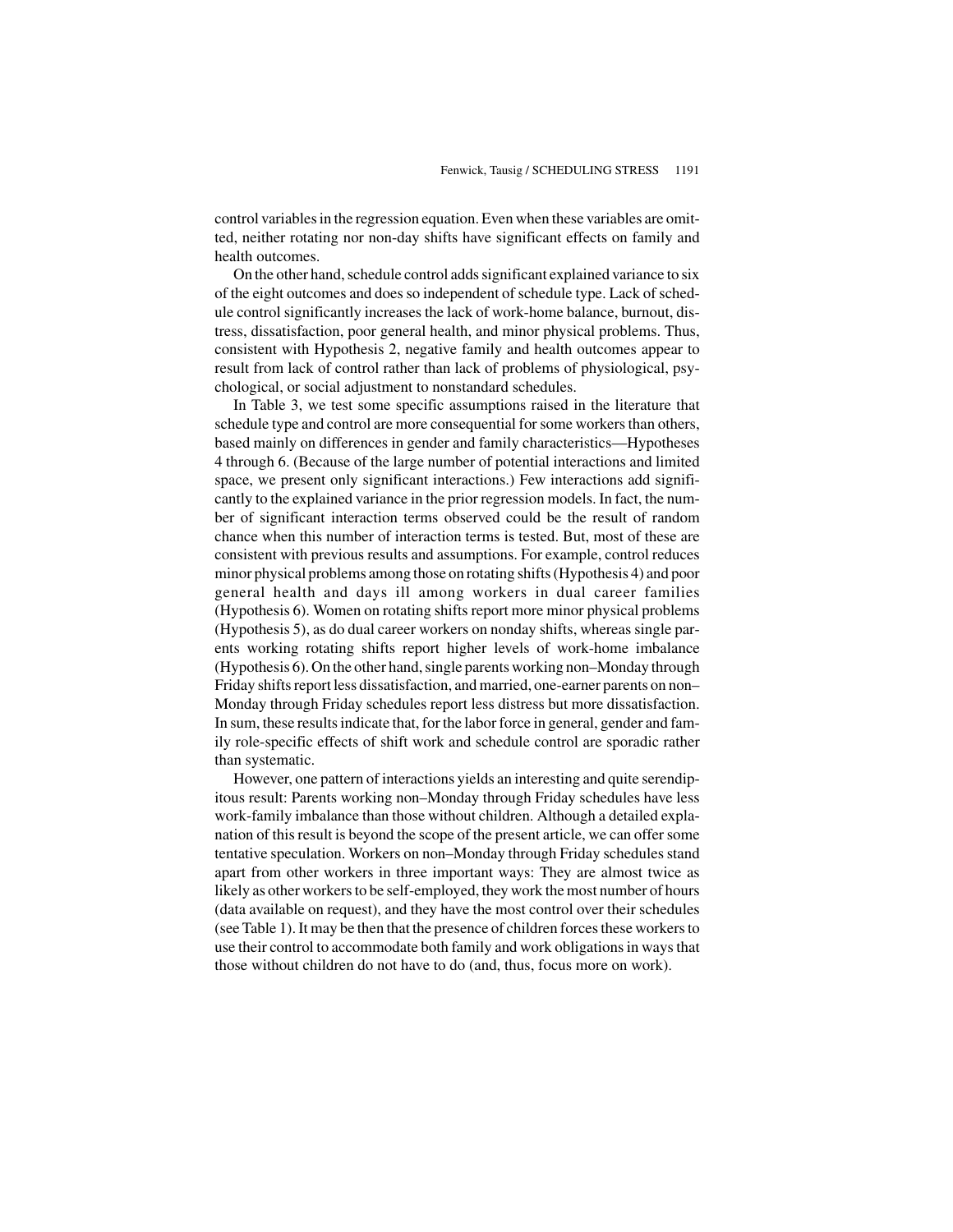| 1192 |                                             |                   |                |                |                  | Dependent Variable     |                |                  |                          |
|------|---------------------------------------------|-------------------|----------------|----------------|------------------|------------------------|----------------|------------------|--------------------------|
|      | <i>Interaction</i>                          | Lack of           | Work-Home      |                |                  |                        |                | General          | Minor                    |
|      | Effects                                     | <b>Balance</b>    | Conflict       | <b>Burnout</b> | <b>Distress</b>  | <b>Dissatisfaction</b> | Days Sick      | Health           | <b>Physical Problems</b> |
|      | Schedule $\times$ Control                   |                   |                |                |                  |                        |                |                  |                          |
|      | $(\Delta R^2)$                              | .001              | .001           | .000           | .001             | .001                   | .001           | .000             | .002                     |
|      | Rotating $\times$ Control <sup>a</sup>      |                   |                |                |                  |                        |                |                  | $-.130*$<br>(.065)       |
|      | Schedule $\times$ Gender                    |                   |                |                |                  |                        |                |                  |                          |
|      | $(\Delta R^2)$                              | .001              | .002           | .002           | .001             | .000                   | .004           | .000             | .002                     |
|      | Women $\times$ Rotating <sup>a</sup>        |                   |                |                |                  |                        |                |                  | $.400*$<br>(.191)        |
|      | $Control \times Gender$                     |                   |                |                |                  |                        |                |                  |                          |
|      | $(\Delta R^2)$                              | .000              | .000           | .001           | .001             | .000                   | .000           | .000             | .000                     |
|      | Schedule $\times$ Family Status             |                   |                |                |                  |                        |                |                  |                          |
|      | $(\Delta R^2)$                              | .009              | .007           | .003           | .006             | .008                   | .006           | .009             | .006                     |
|      | Children, Spouse Not Working $\times$       |                   |                |                |                  |                        |                |                  |                          |
|      | $Not-M-Fa$                                  | $-.342**(.112)$   |                |                | $-1.794*(0.712)$ | $.246*(.119)$          |                |                  |                          |
|      | Children, Spouse Works $\times$             |                   |                |                |                  |                        |                |                  |                          |
|      | $Not-M-Fa$                                  | $-.181*$ (.079)   |                |                |                  |                        |                |                  |                          |
|      | Children, Spouse Not Working $\times$       |                   |                |                |                  |                        |                |                  |                          |
|      | Rotating <sup>a</sup>                       |                   | $-.905*(.407)$ |                |                  |                        |                |                  |                          |
|      | Children, Spouse Not Working $\times$       |                   |                |                |                  |                        |                |                  |                          |
|      | Non-Day <sup>a</sup>                        |                   |                |                |                  |                        | $.516*(.199)$  |                  |                          |
|      | Children, Spouse Works × Non-Day            |                   |                |                |                  |                        |                |                  | $.790**$ (.280)          |
|      | Single Parent $\times$ Not-M-F <sup>a</sup> | $-.342*$ $(.115)$ |                |                |                  | $-.377**(.122)$        |                |                  |                          |
|      | Single Parent $\times$ Rotating             | $.651**(.230)$    |                |                |                  |                        |                |                  |                          |
|      | Control × Family Status                     |                   |                |                |                  |                        |                |                  |                          |
|      | $(\Delta R^2)$                              | .003              | .001           | .002           | .001             | .002                   | $.03*$         | $.004*$          | .002                     |
|      | Children, Spouse Works × Control            |                   |                |                |                  |                        | $-.525*(.241)$ | $-0.050*(0.025)$ |                          |

**TABLE 3: Non-Linear Effects of Schedule Type and Schedule Control by Each Other, Gender, and Family Status**

NOTE: Numbers in parentheses are standard errors (*N* = 2,905).

a. Unstandardized regression coefficient for the specific interaction.

\**p* ≤ .05. \*\**p* ≤ .01.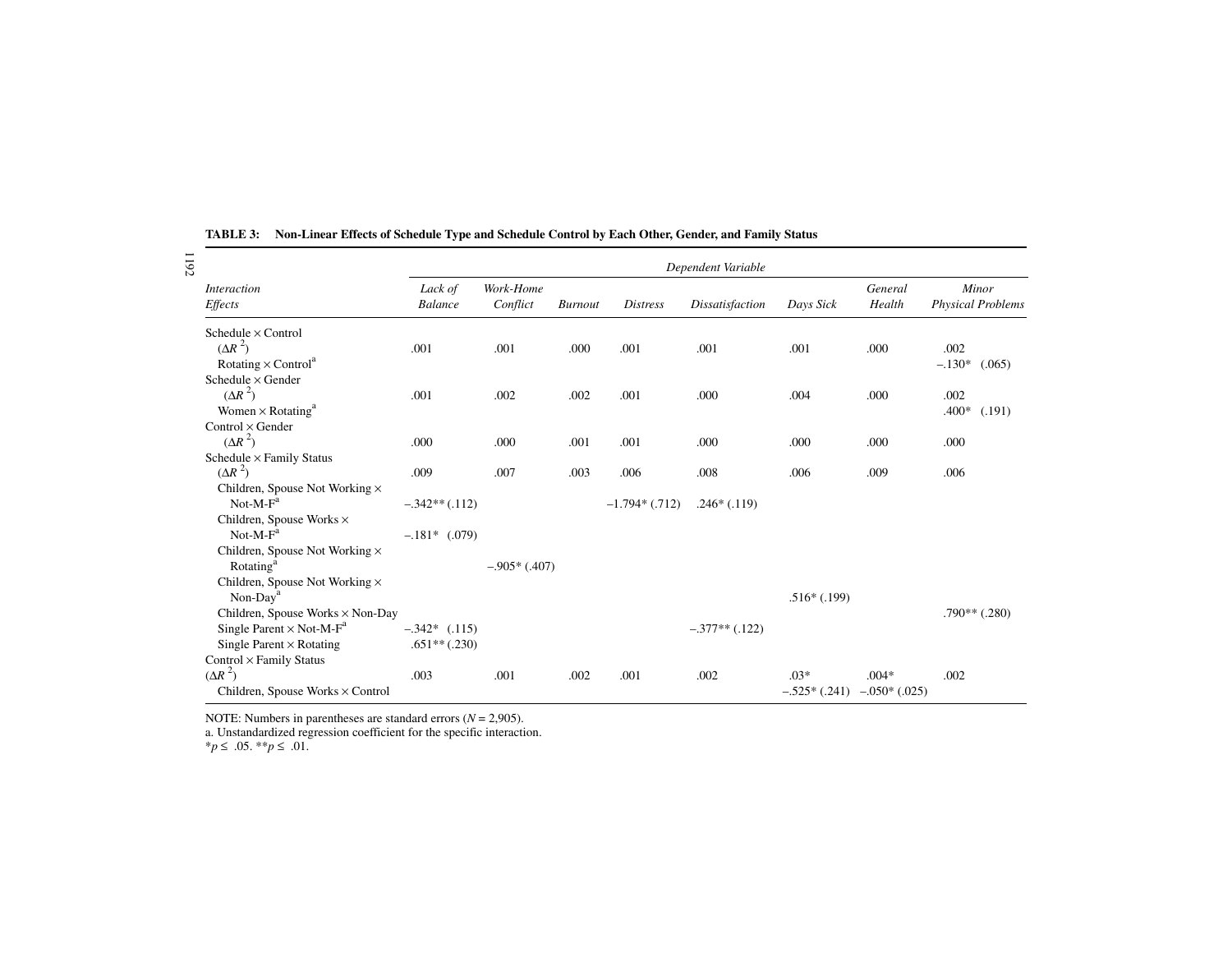### **DISCUSSION**

Until recently, most full-time employees worked a Monday through Friday day shift. Indeed, one could argue that such a work schedule was so standard (and biologically normal) that other forms of activity—family and social life, in particular—were organized on the assumption of such scheduling. School schedules parallel this work schedule. Baseball and soccer practice are in the evening, and the weekend is defined as a time for leisure and family activity. Yet, this situation has certainly changed. Forty percent of full-time workers now work nonstandard work schedules, and there is increased concern among researchers and policy makers about the effects of such schedules on physical, psychological, and social adjustment. Part of this concern is driven by the notion that nonstandard work schedules disrupt circadian rhythms, thereby producing physiological stress. Part is driven by concerns related to the ability to meet parental and family responsibilities (particularly among women). But, at the same time, the existence of alternate scheduling possibilities is seen by many as enabling workers to achieve control of demands and responsibilities in both their work life and nonwork life.

A review of the research into these issues, however, reveals serious conceptual and methodological limitations that have prevented us from drawing general conclusions about the effects of alternate work schedules on workers and their families. Most research on shift work (nonstandard schedules) has not examined the effects of who controls scheduling, assuming (at least implicitly) that they are imposed schedules to which workers are forced to adjust and to which many do not. Studies that have included measures of schedule control (e.g., flexibility, flextime) have found that control generally mediates the negative effects of shift work but have not gone farther to investigate whether it is control itself that makes a difference, regardless of schedule. Methodologically, most studies are limited to samples of workers thought to be most at risk from shift work, based on type of work (e.g., nursing) or family role (e.g., working mothers). Thus, we know little about how widespread the effects of scheduling and its control are within the overall labor force nor whether other characteristics of jobs or family roles produce the effects attributable to scheduling.

In this article, we have sought to overcome these limitations to provide a more comprehensive understanding of the effects of job schedules—their times and control—on the family life and health of American workers. We have done so by including both measures of schedule type and control and by considering and testing alternative conceptualizations of control: as mediating the negative effects of nonstandard schedules and as a dimension of overall job control having effects independent of schedules. We then tested our hypotheses on a random sample of full-time workers in the U.S. labor force.

Based on our results, two general conclusions can be drawn. First, the negative effects of working nonstandard shifts on the overall U.S. labor force appear to be more limited than what previous studies have found when looking at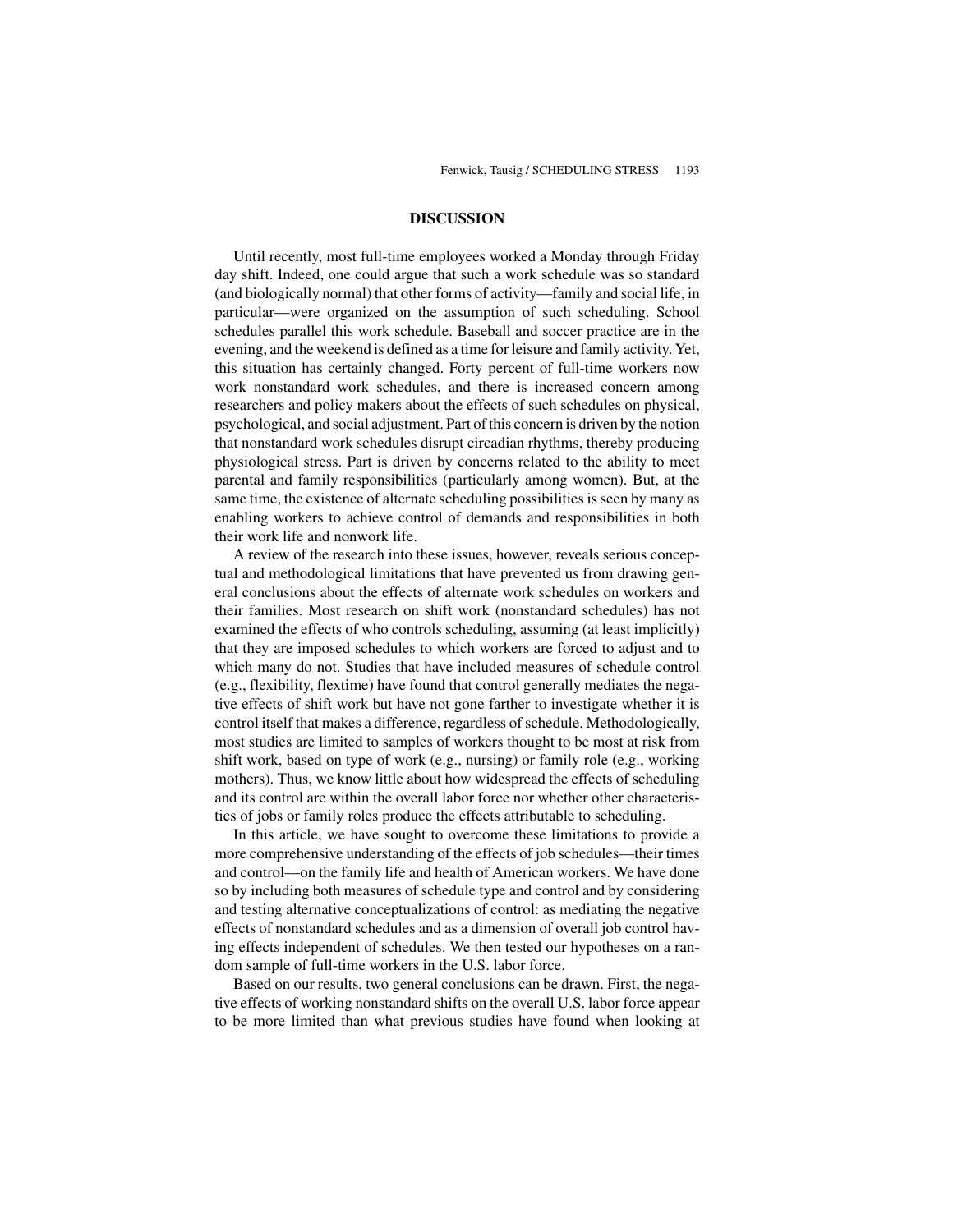#### 1194 AMERICAN BEHAVIORAL SCIENTIST

specific occupations and types of workers. For the labor force as a whole, only working non–Monday through Friday shifts had significant negative effects on family conflict and balance and on worker burnout. By contrast, those shifts thought to produce the greatest problems for workers and their families—non-day and rotating—had no effects. Nor do the effects of nonstandard shifts differ systematically by gender or family role. When all workers in the labor force were examined, single mothers and dual career parents were no more affected by shift work than singles. In reaching this conclusion, however, it would be a mistake to dismiss the results of previous research. Clearly, there are circumstances when working nonstandard shifts is stressful. Rather, we are suggesting that, given the overall diversity of schedules and reasons for working them, general statements about the stressful nature of shift work for all workers are unwarranted.

On the other hand, control over scheduling matters a great deal. Of the eight family and health outcomes examined in this article, control over scheduling had highly significant  $(p = .001)$  positive effects on six. Moreover, as suggested in the job and personal control literature, control matters for all workers in the labor force, those on the standard shift as much as those on nonstandard shifts. And, as with the effects of shift work per se, the effects of schedule control do not vary systematically by gender or family status. Controlling one's time at work is as important for a traditional, single-earner parent as for a dual career parent. Although previous research has examined schedule control in the limited role of mediating the effects of shift work, we are suggesting that its effects are far more general. Just as workers in general benefit from control over how they do their work, regardless of what work they do, so they also benefit from control over when they work, regardless of the actual clock times they work.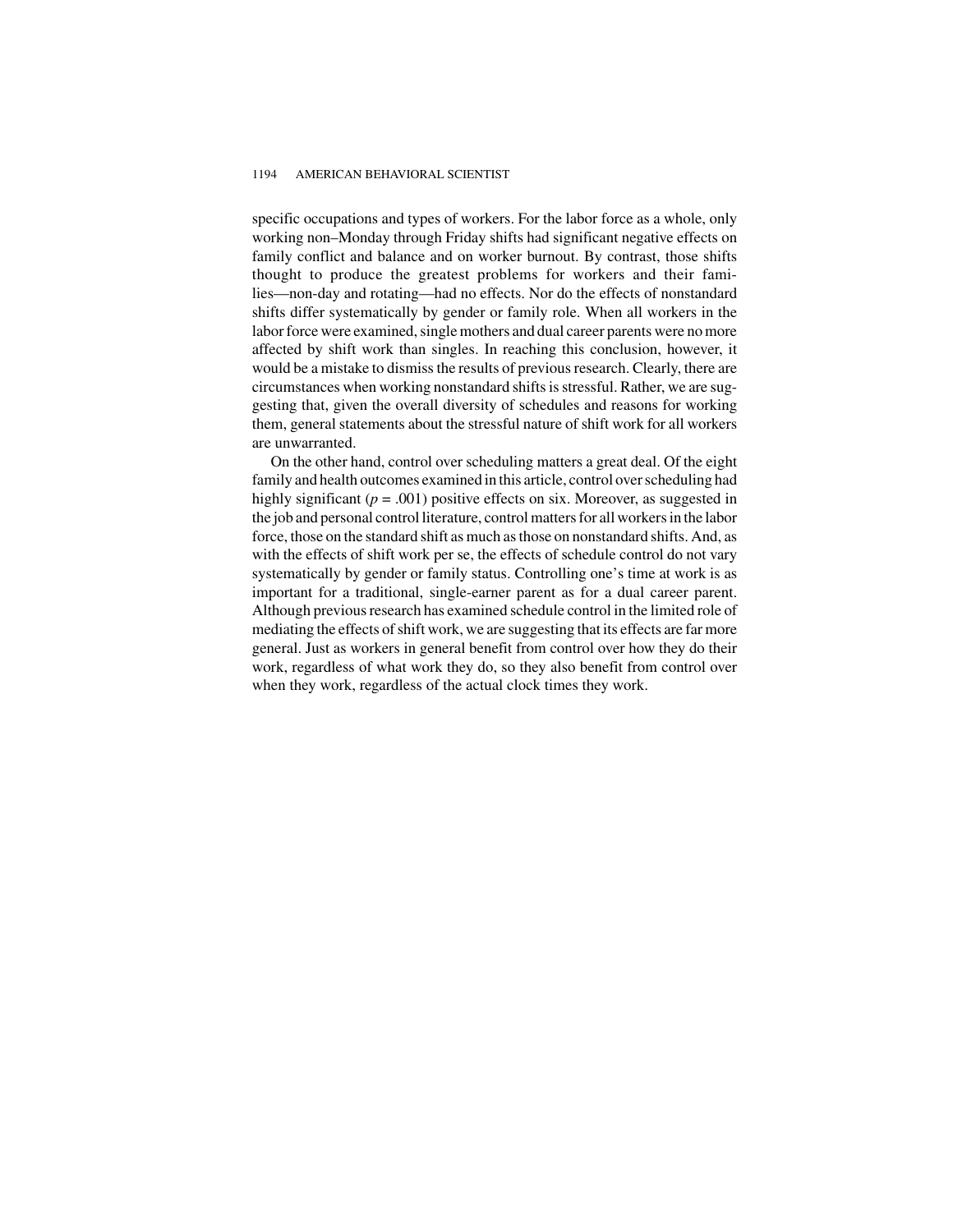| <b>APPENDIX</b>                                                                                  |
|--------------------------------------------------------------------------------------------------|
| The Effects of Personal and Family Characteristics and Work and Employment Characteristics       |
| on Work-Family Balance, Work-Family Conflict, Psychological Distress, and Physical Health Status |

| Independent<br>Variables            | Lack of Work-<br>Home Balance | <b>Conflict Between</b><br>Work-Home | <b>Burnout</b> | <i>Distress</i> | Dissatisfaction | Days Sick<br>Past 3 Months | Poor<br><b>General Health</b> | Minor<br><b>Physical Problems</b> |
|-------------------------------------|-------------------------------|--------------------------------------|----------------|-----------------|-----------------|----------------------------|-------------------------------|-----------------------------------|
| Personal and family characteristics |                               |                                      |                |                 |                 |                            |                               |                                   |
| Age                                 | $-.004**$                     | $-.010***$                           | $-.013***$     | $-.033***$      | $-.001$         | $-.016$                    | $0.005***$                    | $-.001$                           |
|                                     | (.001)                        | (.002)                               | (.002)         | (.008)          | (.001)          | (.013)                     | (.001)                        | (.002)                            |
| Sex (male = 0, female = 1)          | $-.004$                       | $.109*$                              | $.354***$      | $1.65***$       | $.094**$        | $.785***$                  | $.123***$                     | $.504***$                         |
|                                     | (.028)                        | (.045)                               | (.042)         | (.180)          | (.030)          | (.288)                     | (.030)                        | (.044)                            |
| Race (White $= 0$ ,                 | $-085**$                      | $-.106*$                             | $-.119*$       | $-.083$         | $-.010$         | .272                       | $.070*$                       | $-.054$                           |
| $non-White = 1)$                    | (.031)                        | (.050)                               | (.047)         | (.199)          | (.033)          | (.318)                     | (.033)                        | (.048)                            |
| High school graduate                | .071                          | $-.036$                              | $-.121$        | $-.877*$        | $-.005$         | $-.631$                    | $-.168**$                     | $-.168*$                          |
|                                     | (.053)                        | (.086)                               | (.079)         | (.338)          | (.057)          | (.526)                     | (.056)                        | (.082)                            |
| Some college                        | $.147**$                      | .113                                 | $-.059$        | $-.628$         | .063            | $-.182$                    | $-.204***$                    | $-.164$                           |
|                                     | (.055)                        | (.088)                               | (.081)         | (.348)          | (.058)          | (.544)                     | (.058)                        | (.084)                            |
| Bachelor's degree                   | $.154*$                       | $.208*$                              | $-.046$        | $-.968*$        | .003            | $-.466$                    | $-.328***$                    | $-.173$                           |
|                                     | (.062)                        | (.099)                               | (.092)         | (.393)          | (.066)          | (.616)                     | (.066)                        | (.096)                            |
| Post baccalaureate degree           | $.207**$                      | $.283**$                             | $-.078$        | $-1.117**$      | .114            | $-.466$                    | $-.287***$                    | $-.198$                           |
|                                     | (.066)                        | (.105)                               | (.098)         | (.419)          | (.070)          | (.657)                     | (.070)                        | (.102)                            |
| Currently attending school          | .008                          | $.154*$                              | .082           | .224            | .024            | .659                       | .027                          | .087                              |
|                                     | (.041)                        | (.065)                               | (.060)         | (.258)          | (.043)          | (.407)                     | (.043)                        | (.063)                            |
| No children, spouse                 | $-.138**$                     | .129                                 | .047           | $-.194$         | $-.219***$      | $-.577$                    | .011                          | $-.072$                           |
| not working                         | (.051)                        | (.082)                               | (.076)         | (.326)          | (.055)          | (.505)                     | (.055)                        | (.079)                            |
| No children, spouse works           | $-.208***$                    | $-.122*$                             | $-.057$        | $-943***$       | $-.314***$      | $-.164$                    | $-.038$                       | $-.094$                           |
|                                     | (.039)                        | (.062)                               | (.057)         | (.246)          | (.041)          | (.386)                     | (.041)                        | (.060)                            |
| Single parent                       | .046                          | $.372***$                            | .058           | $.940**$        | $.154**$        | .734                       | .080                          | .061                              |
|                                     | (.050)                        | (.081)                               | (.075)         | (.320)          | (.054)          | (.533)                     | (.054)                        | (.078)                            |

*(continued)*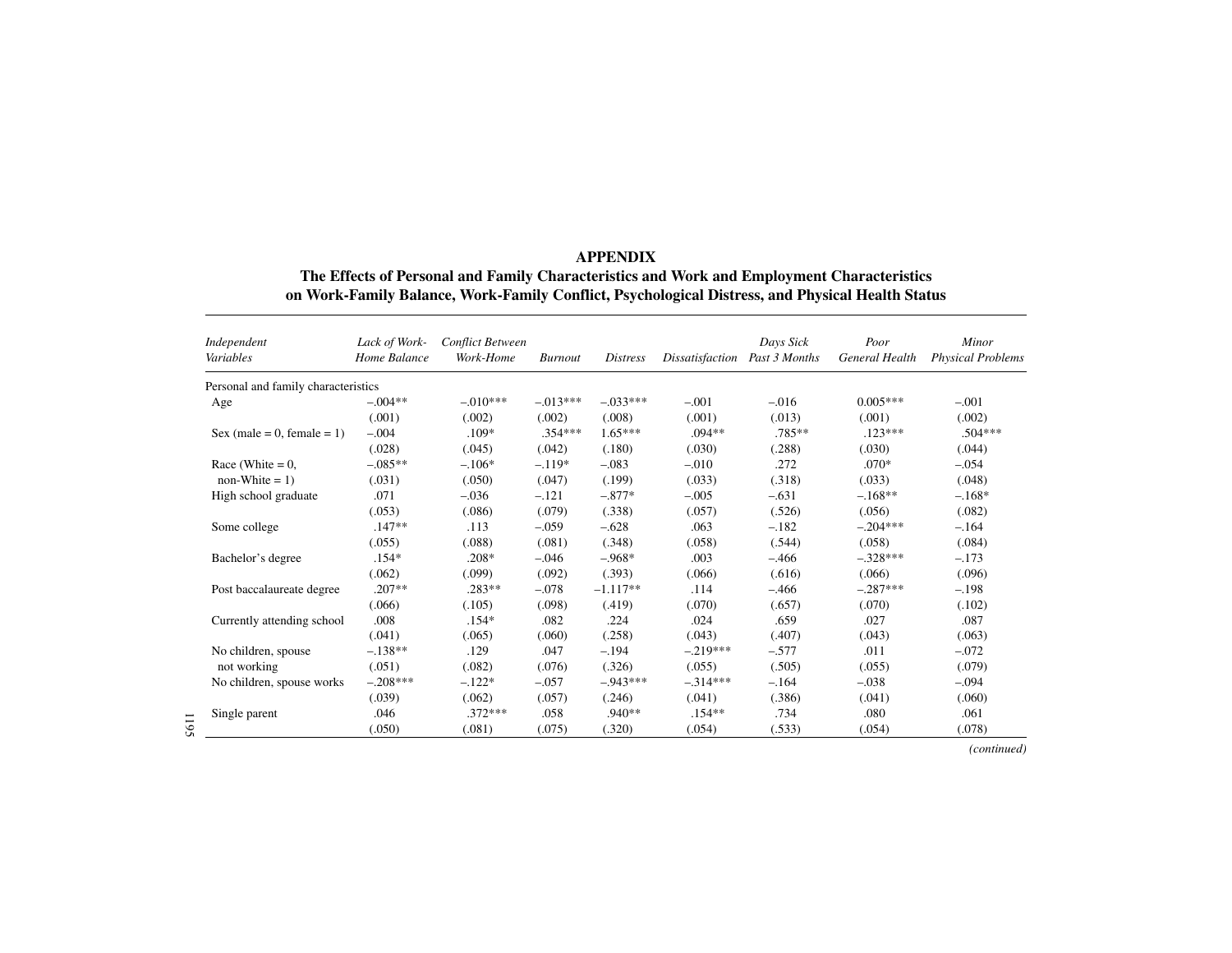| Independent<br>Variables            | Lack of Work-<br>Home Balance | <b>Conflict Between</b><br>Work-Home | <b>Burnout</b> | <i>Distress</i> | Dissatisfaction | Days Sick<br>Past 3 Months | Poor<br>General Health | Minor<br><b>Physical Problems</b> |
|-------------------------------------|-------------------------------|--------------------------------------|----------------|-----------------|-----------------|----------------------------|------------------------|-----------------------------------|
| Children, spouse                    | $-.010$                       | $.287**$                             | $-.095$        | $-.347$         | $-.161**$       | .280                       | .078                   | .069                              |
| not working                         | (.052)                        | (.082)                               | (.077)         | (.327)          | (.055)          | (.523)                     | (.055)                 | (.080)                            |
| Children, spouse works              | $-.027$                       | $.304***$                            | .007           | $-.054$         | $-.147***$      | .020                       | .028                   | .094                              |
|                                     | (.035)                        | (.056)                               | (.052)         | (.221)          | (.037)          | (.360)                     | (.037)                 | (.054)                            |
| Work and employment characteristics |                               |                                      |                |                 |                 |                            |                        |                                   |
| Core                                | $-.020$                       | .038                                 | .035           | $-.088$         | $-.004$         | $-.015$                    | $-.020$                | $-.011$                           |
|                                     | (.033)                        | (.052)                               | (.049)         | (.208)          | (.035)          | (.331)                     | (.035)                 | (.051)                            |
| <b>State</b>                        | $-.161**$                     | $-.028$                              | $-.004$        | $-.275$         | $-.138**$       | .589                       | $-.040$                | $-.066$                           |
|                                     | (.046)                        | (.073)                               | (.068)         | (.290)          | (.049)          | (.467)                     | (.049)                 | (.071)                            |
| Self-employed                       | .029                          | .083                                 | $-.135$        | $-.406$         | $-.033$         | .137                       | $-.023$                | $-.130$                           |
|                                     | (.048)                        | (.076)                               | (.071)         | (.303)          | (.051)          | (.476)                     | (.051)                 | (.074)                            |
| White collar                        | $-.019$                       | .021                                 | $-.055$        | $-.122$         | .020            | .164                       | .050                   | .044                              |
|                                     | (.041)                        | (.065)                               | (.061)         | (.258)          | (.044)          | (.421)                     | (.043)                 | (.063)                            |
| Service                             | .020                          | .040                                 | .045           | .156            | $-.010$         | .270                       | .111                   | .036                              |
|                                     | (.057)                        | (.091)                               | (.084)         | (.360)          | (.061)          | (.571)                     | (.060)                 | (.088)                            |
| Blue collar                         | $-.003$                       | .065                                 | $-.079$        | .372            | .059            | .625                       | .089                   | .064                              |
|                                     | (.052)                        | (.083)                               | (.077)         | (.331)          | (.056)          | (.532)                     | (.055)                 | (.080)                            |
| Hours/week                          | $.011***$                     | $.016***$                            | $.018***$      | $.017*$         | .002            | $-.020$                    | .002                   | $-.000$                           |
|                                     | (.001)                        | (.002)                               | (.002)         | (.009)          | (.001)          | (.014)                     | (.001)                 | (.002)                            |
| Size of firm                        | .002                          | .005                                 | .014           | .064            | $-.009$         | .131                       | .014                   | $.025*$                           |
|                                     | (.008)                        | (.012)                               | (.011)         | (.048)          | (.008)          | (.077)                     | (.008)                 | (.012)                            |
| Union member                        | .006                          | $-.068$                              | $-.018$        | $-.216$         | $-.015$         | .331                       | .023                   | .038                              |
|                                     | (.037)                        | (.059)                               | (.055)         | (.234)          | (.039)          | (.367)                     | (.039)                 | (.056)                            |
| $R^2$                               | .068                          | .081                                 | .080           | .071            | .056            | .020                       | .046                   | .073                              |

**APPENDIX Continued**

NOTE: Numbers in parentheses are standard errors (*N* <sup>=</sup> 2,905). Omitted categories: Education <sup>=</sup> non–high school graduate, Family composition <sup>=</sup> unmarried without children, Economic sector = periphery, and Occupation = professional.

\**p* ≤ .05. \*\**p* ≤ .01. \*\*\**p* ≤ .001.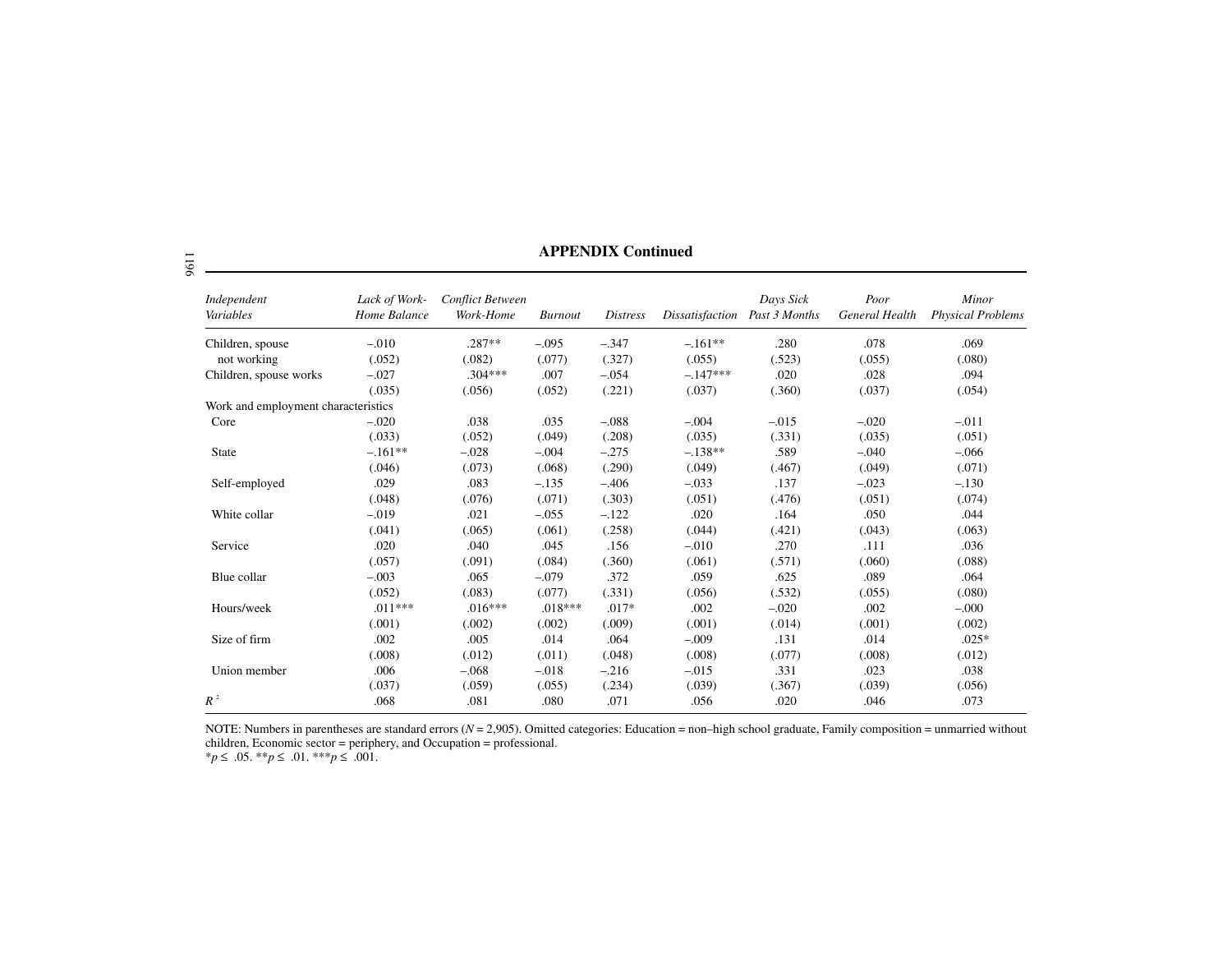### **REFERENCES**

- Akerstedt, T. (1990). Psychological and physiological effects of shift work. *Scandinavian Journal of Work and Environmental Health*, *16*, 67-73.
- Alfredsson, L., Spetz, G. L., & Theorell, T. (1985). Type of occupation and near-future hospitalization for myocardial infarction and some other diagnoses.*International Journal of Epidemiology*, *14*, 378-388.
- Barton, J. (1994). Choosing to work at night: A moderating influence on individual tolerance to shift work. *Journal of Applied Psychology*, *79*, 449-454.
- Bohle, P., & Tilley, A. J. (1990). The impact of night work on psychological well-being. *Ergonomics*, *32*, 1089-1099.
- Carpenter, J., & Cazamian, P. (1977). *Night work: Its effects on the health and welfare of the worker*. Geneva, Switzerland: International Labor Office.
- Coffey, L. C., Skipper, J. K., & Jung, F. D. (1988). Nurses and shift work: Effects on job performance and job-related stress. *Journal of Advanced Nursing*, *13*, 245-254.
- Colligan, M. J., & Rosa, R. R. (1990). Shift work effects on social and family life. *Occupational Medicine*, *5*, 301-322.
- Costa, G., Lievore, F. Casaletti, G., Gaffuri, E., & Folkard, S. (1989). Circadian characteristics influencing interindividual differences in tolerance and adjustment to shift work. *Ergonomics*, *32*, 373-385.
- De Backer, G., Kornitzer, M., Peters, H., & Dramaix, M. (1984). Relationship between work rhythm and coronary risk factors. *European Heart Journal*, *5*(Suppl. 1), 307.
- Duxbury, L., Higgins, C., & Lee, C. (1994). Work-family conflict: A comparison by gender, family type, and perceived control. *Journal of Family Issues*, *15*, 449-466.
- Fast, J. E., & Frederick, J. A. (1996, Winter). Untitled Canadian social trends backgrounder. *Canadian Social Trends*, 15-19.
- Fenwick, R., & Tausig, M. (1994). The macroeconomic context of job stress. *Journal of Health and Social Behavior*, *35*, 266-282.
- Haan, M. (1985). *Job strain and cardiovascular disease: A 10-year prospective study*. Paper presented at the 18th annual meeting of the Society for Epidemiologic Research, Chapel Hill, NC.
- Hamermesh, D. S. (1996). *Work days, work hours, and work schedules: Evidence for the United States and Germany*. Kalamazoo, MI: W. E. Upjohn Institute for Employment Research.
- Karasek, R. A. (1979). Job demands, job decision latitude, and mental strain: Implications for job redesign. *Administrative Science Quarterly*, *24*, 285-306.
- Karasek, R. A. (1989). Control in the workplace and its health-related aspects. In S. L. Sauter, J. J. Hurrell, & C. L. Cooper (Eds.), *Job control and worker health* (pp. 129-159). Chichester, UK: Wiley.
- Karasek, R., & Theorell, T. (1989). *Healthy work*. New York: Basic Books.
- Kawachi, I., Colditz, G. A., Stampfer, M. J., Willett, W. C., Manson, J. E., Speizer, F. E., & Hennekens, C. H. (1995). Prospective study of shift work and risk of coronary heart disease in women. *Circulation*, *92*, 3178-3182.
- Kingston, P. W., & Nock, S. L. (1985). Consequences of the family work day. *Journal of Marriage and the Family*, *47*, 619-629.
- Kinnunen, U., & Mauno, S. (1998). Antecedents and outcomes of work-family conflict among employed women and men in Finland. *Human Relations*, *51*, 157-177.
- Knuttson, A., Akerstedt, T., Jonsson, B. G., & Orth-Gomer, K. (1986). Increased risk of ishemic heart disease in shift workers. *Lancet*, *498*, 89-92.
- La Croix, A. Z., & Haynes, S. G. (1984). *Occupational exposure to high demand/low control work and coronary heart disease incidence in the Framingham cohort*. Paper presented at the 17th annual meeting of the Society for Epidemiologic Research, Houston, TX.
- Mirowsky, J., & Ross, C. E. (1989). *Social causes of psychological distress*. New York: Aldine de Gruyter.